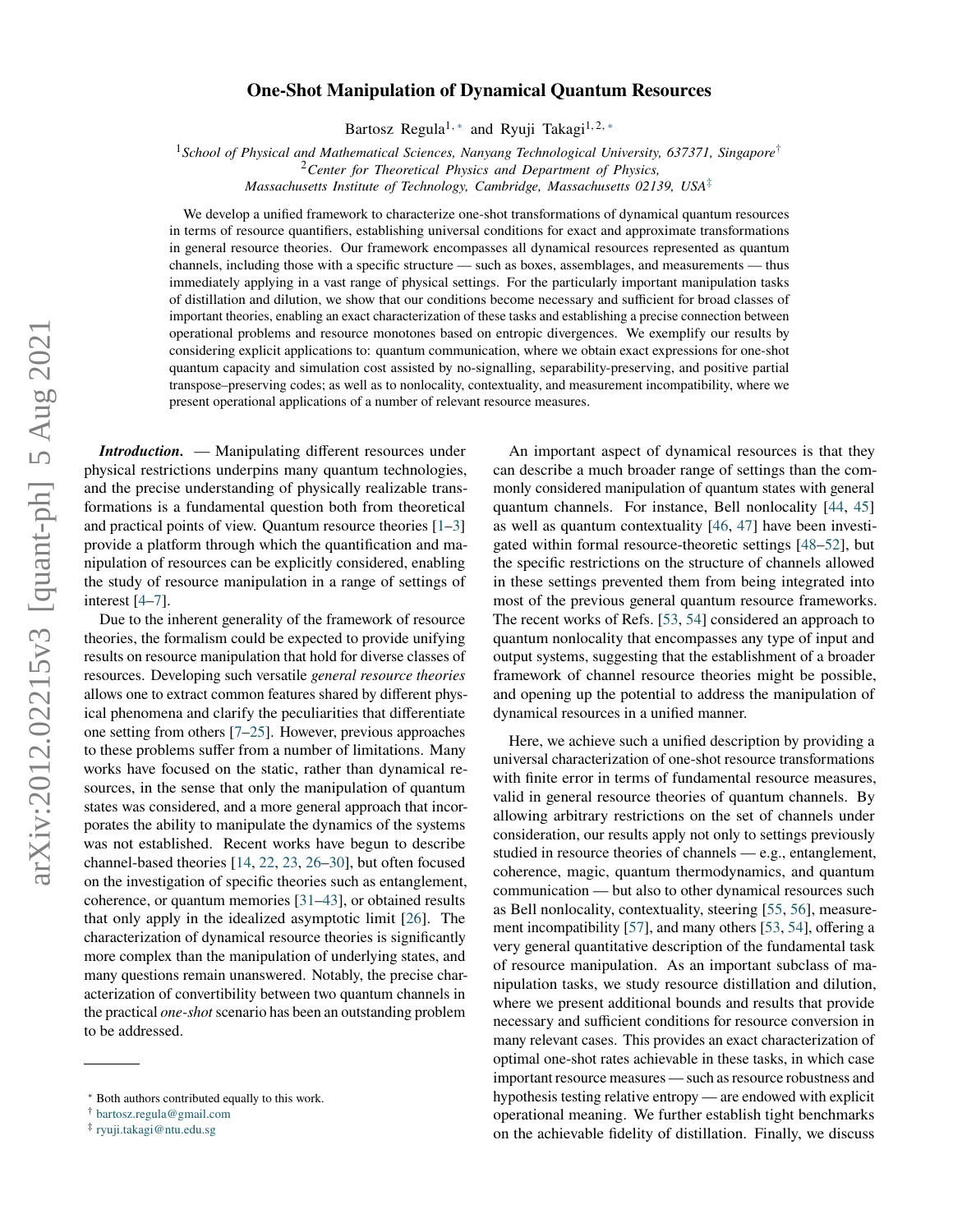insights provided by our general results into several physical scenarios. We first apply our results to quantum communication and find exact expressions for quantum capacity and simulation cost for communication assisted by no-signalling codes and codes preserving separability or the positivity of the partial transpose (PPT). We then discuss the application to nonlocality, contextuality, and measurement incompatibility, where we link resource measures previously introduced in other settings to approximate resource transformations.

We focus on discussing our main results below, and the technical proofs are deferred to the Supplemental Material [\[58\]](#page-5-18).

*Manipulation of dynamical resources.* — Let  $\mathbb{O}_{all}$  be the set of valid channels allowed in the given physical setting; this can be the set of all quantum channels or a subset thereof, allowing us to take into consideration possible restrictions on the types of channels being manipulated. Each resource theory also designates a subset of channels that are considered to be available for free, and we denote the given free channels as  $\mathbb{O} \subseteq \mathbb{O}_{all}$ . We impose mild assumptions that the underlying Hilbert spaces are always finite dimensional and, for a fixed dimension, the set of free channels  $\mathbb O$  is convex and closed [\[7\]](#page-4-3).

General transformations of quantum channels are described by quantum superchannels [\[65\]](#page-5-19). Since superchannels need not preserve specific channel structures in general [\[53\]](#page-5-13), we consider the subset of superchannels that map the set of allowed channels  $\mathbb{O}_{\text{all}}$  to allowed output channels  $\mathbb{O}'_{\text{all}}$ , defined as  $\mathbb{S}_{\text{all}} \coloneqq \{\Theta :$  $\mathbb{O}_{all} \to \mathbb{O}'_{all}$ . We can now take a subset of  $\mathbb{O}'_{all}$  and consider it as the free channels in the output space, which we denote by  $\mathbb{O}'$ . A subset of  $\mathbb{S}_{all}$  serves as the set of free transformation that can be used for the manipulation of resources. The standard requirement for any free operation is that it should not generate any resource, i.e., it should not create any costly channel out of a free one. We consider the maximal set satisfying this condition,  $\mathbb{S} \coloneqq \left\{ \Theta \in \mathbb{S}_{\text{all}} \; \middle| \; \Theta(\mathcal{M}) \in \mathbb{O}' \; \forall \mathcal{M} \in \mathbb{O} \right\}$ .

Our goal is to find the conditions for the transformation from  $\mathcal E$  to  $\mathcal N$  using free superchannels in  $\mathbb S$ , given any two channels  $\mathcal{E} \in \mathbb{O}_{\text{all}}$  and  $\mathcal{N} \in \mathbb{O}_{\text{all}}'$ . In practice, the transformation can often only be achieved approximately, especially in nonasymptotic resource manipulation. To evaluate the inevitable error, we consider the worst-case fidelity [\[66,](#page-5-20) [67\]](#page-6-0) defined for two channels  $\mathcal{E}_1, \mathcal{E}_2 \in \mathbb{O}_{\text{all}}$  as  $F(\mathcal{E}_1, \mathcal{E}_2) \coloneqq \min_{\rho} F(\text{id} \otimes \mathcal{E}_1(\rho), \text{id} \otimes \mathcal{E}_2(\rho))$ where  $F(\rho, \sigma) := ||\sqrt{\rho}\sqrt{\sigma}||_1^2$  is the fidelity.

Our aim will be to characterize the conditions on resource transformation through the resource contents of the given channels. To this end, we introduce two types of resource measures. They both belong to, or are closely related to, the class of one-shot entropic quantities [\[68\]](#page-6-1) and in particular channel divergences [\[69,](#page-6-2) [70\]](#page-6-3). The first class is known as the robustness measures [\[71\]](#page-6-4) defined for any  $\mathcal{E} \in \mathbb{O}_{all}$  as

<span id="page-1-1"></span>
$$
R_{\mathbb{O};\tilde{\mathbb{O}}}(\mathcal{E}) \coloneqq \inf \left\{ 1 + r \left| \begin{array}{c} \mathcal{E} + r \mathcal{M} \\ \hline 1 + r \end{array} \in \mathbb{O}, \mathcal{M} \in \tilde{\mathbb{O}} \right. \right\}, \quad (1)
$$

where  $\tilde{O} \subseteq O_{all}$  is some set of channels containing  $O$ . The extreme case  $\tilde{\mathbb{O}} = \mathbb{O}_{all}$  is known as *generalized robustness* [\[14,](#page-4-4) [72,](#page-6-5) [73\]](#page-6-6) and corresponds to the max-relative entropy [\[74\]](#page-6-7), hence

we denote it by  $R_{\text{max},\odot} := R_{\odot;\odot_{\text{all}}}$ . The other case of interest is the *standard robustness*  $R_{s,0} \coloneqq R_{0,0}$  [\[30,](#page-5-4) [41\]](#page-5-21). We also define the smooth robustness  $R_{\odot}^{\epsilon}$  $\sum_{\substack{0, \tilde{0} \\ \ldots \tilde{0}}}^{\epsilon}(\mathcal{E}) \coloneqq \min \{ R_{\mathbb{O}, \tilde{0}}(\mathcal{E}') | F(\mathcal{E}', \mathcal{E}) \geq$  $1 - \epsilon$ ,  $\mathcal{E}' \in \mathbb{O}_{all}$  for  $0 \leq \epsilon \leq 1$ . The other type of measure, based on the hypothesis testing relative entropy [\[69,](#page-6-2) [70,](#page-6-3) [75,](#page-6-8) [76\]](#page-6-9), is defined for  $\mathcal{E} \in \mathbb{O}_{all}$  as

$$
R_{H,\mathbb{Q}}^{\epsilon}(\mathcal{E}) \coloneqq \min_{\mathcal{M} \in \mathbb{Q}} \max_{\psi} R_H^{\epsilon}(\text{id} \otimes \mathcal{E}(\psi) || \text{id} \otimes \mathcal{M}(\psi)) \tag{2}
$$

where  $R_H^{\epsilon}(\rho||\sigma) := \max_{\substack{0 \le P \le \mathbb{1} \\ \text{Tr}(P\rho) \ge 1-\epsilon}} \text{Tr}(P\sigma)^{-1}$  and the optimization is restricted to pure input states  $\psi$  without loss of generality. This entropic quantity characterizes the distinguishability between  $\mathcal E$  and the channels in the set  $\mathbb O$ . The case of  $\epsilon = 0$  is known as the min-relative entropy [\[74\]](#page-6-7), denoted as  $R_{\text{min.}\odot}(\mathcal{E}).$ 

It is also useful to introduce two classifications for the given theory depending on the properties of O. We say that O is *full dimensional* if span( $\circledcirc$ ) contains all channels in  $\circledcirc_{\text{all}}$ , and *reduced dimensional* otherwise [\[18\]](#page-4-5). Intuitively, in fulldimensional theories, the set  $\mathbb O$  is of full measure, meaning that  $R_{s,0}(\mathcal{E}) < \infty$  for all  $\mathcal{E}$ ; examples include the theory of entanglement or local operations and shared randomness. On the other hand, reduced-dimensional theories are equipped with a set of free channels  $\odot$  of zero measure, and the standard robustness  $R_{s,0}$  can diverge, examples of which include the theory of coherence, asymmetry, and quantum thermodynamics. In order to characterize such resources, we will often need to consider an optimization with respect to aff $(\mathbb{O})$ , the affine hull of  $\odot$  [\[18,](#page-4-5) [77,](#page-6-10) [78\]](#page-6-11), and we define in particular  $R_{H,\text{aff}}^{\epsilon}(\odot)$ (respectively,  $R_{\text{min,aff}(\mathbb{O})}$ ) as the hypothesis testing entropy (min-relative entropy) minimized over aff  $(\mathbb{O})$  instead of  $\mathbb{O}$ .

We can now state our main results which connect the resource monotones with general one-shot resource transformations.

<span id="page-1-0"></span>**Theorem 1.** Let  $\mathcal{E} \in \mathbb{O}_{all}$  and  $N \in \mathbb{O}_{all}$ . If there exists a free *superchannel*  $\Theta \in \mathcal{S}$  *such that*  $F(\Theta(\mathcal{E}), N) \geq 1 - \epsilon$ , *then for any monotone*  $\Re_0$  *it holds that*  $\Re_0(\mathcal{E}) \geq \Re_{\mathbb{O}'}^{\epsilon}(\mathcal{N})$ *, as well as that*  $\Re_{\mathbb{O}}^{\delta}(\mathcal{E}) \geq \Re_{\mathbb{O}'}^{2(\sqrt{\delta}+\sqrt{\epsilon})}(N)$  *for any*  $0 \leq \delta \leq 1$  *where*  $\mathfrak{R}_{\mathbb{O}}^{\epsilon}(\mathcal{E}) \coloneqq \min \{ \mathfrak{R}_{\mathbb{O}}(\mathcal{E}') \mid F(\mathcal{E}', \mathcal{E}) \geq 1 - \epsilon, \, \mathcal{E}' \in \mathbb{O}_{\text{all}} \}.$ 

*Conversely, for any choices of*  $\epsilon, \delta \geq 0$  *such that*  $\epsilon$  +  $2\delta$  < 1*, there exists a free superchannel*  $\Theta \in \mathbb{S}$  *such that*  $F(\Theta(\mathcal{E}), \mathcal{N}) \geq 1 - \epsilon - 2\delta \text{ if } R_{H,\mathbb{Q}}^{\delta}(\mathcal{E}) \geq R_{s,\mathbb{Q}'}^{\epsilon}(\mathcal{N}) \text{ or if}$  $R_{H,\text{aff}(\mathbb{O})}^{\delta}(\mathcal{E}) \geq R_{\text{max},\mathbb{O}'}^{\epsilon}(\mathcal{N}).$ 

Here, the parameters  $\epsilon$ ,  $\delta$  can be used to study the trade-offs between the error allowed in the transformation and the values of the smoothed monotones  $\mathfrak{R}_{\mathbb{O}}^{\epsilon}$  of both the input and the output channel.

Notice that we provided two alternative achievability conditions: one using the hypothesis testing measure  $R_{H, \mathbb{Q}}$  and the standard robustness  $R_{s,0'}$ , and one using the affine hypothesis testing measure  $R_{H, \text{aff}(\mathbb{O})}$  and the robustness  $R_{\text{max},\mathbb{O}'}$ . The reason for this is that the former condition will typically trivialize in reduced-dimensional theories, while the latter condition trivializes for full-dimensional theories.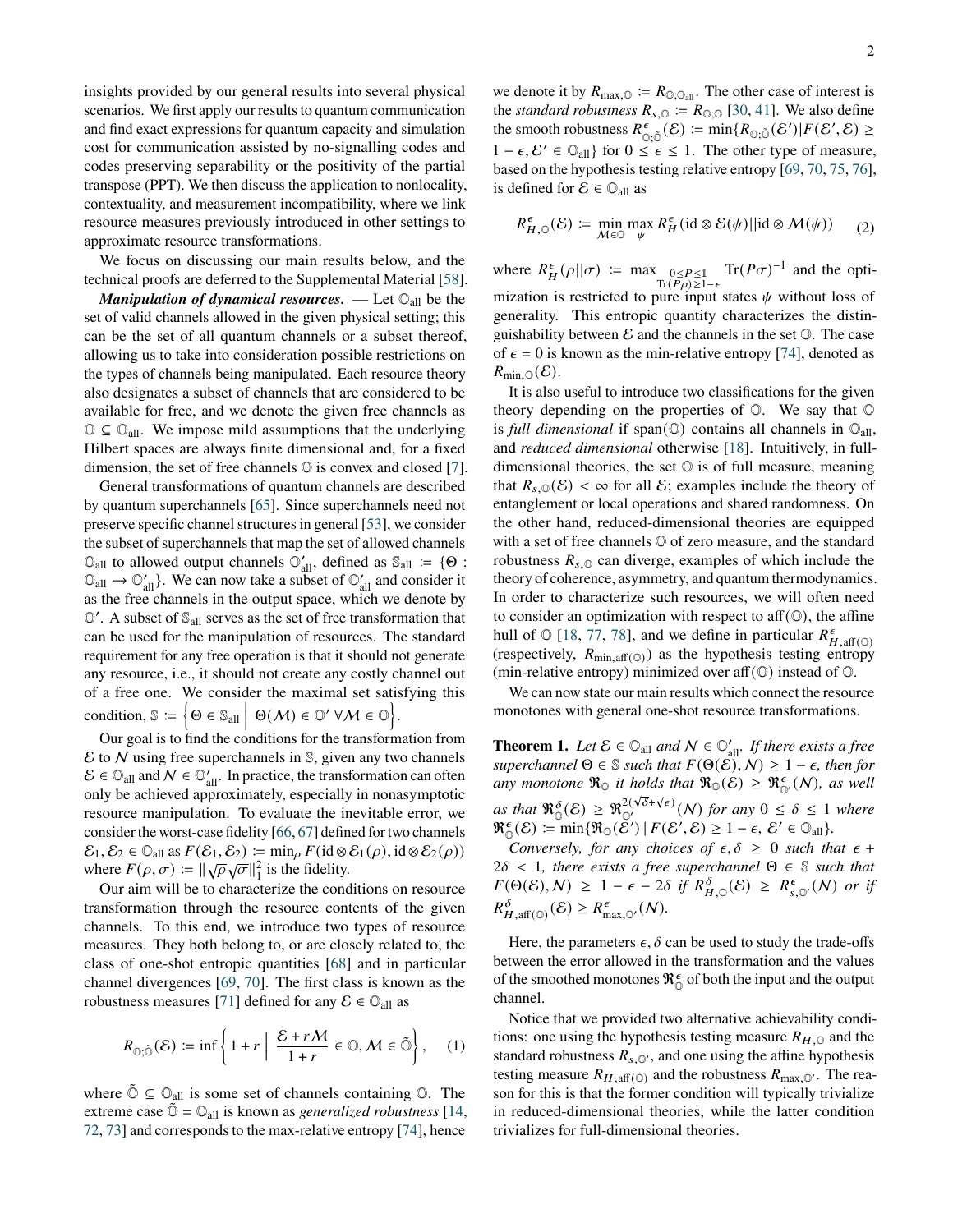Thm. [1](#page-1-0) establishes the conditions for general resource transformation universally applicable to any resource theory, including ones with specific structures of allowed channels, reflected by choosing appropriate sets  $\mathbb{O}_{all}$  and  $\mathbb{O}'_{all}$ . In the special case of manipulating quantum states (channels with trivial input), we recover the results of Ref. [\[20\]](#page-4-6) and extend them to reduceddimensional theories. We stress that the monotones are all convex optimization problems and they reduce to computable semidefinite programs when O is characterized by semidefinite constraints [\[58\]](#page-5-18).

*Distillation and dilution* — Two of the most important classes of resource transformation tasks are resource distillation, where general resources are transformed into some reference target resources, and dilution, where the reference target resources are used to synthesize a given channel through free transformations. In particular, one is often interested in two quantities: the *distillable resource*  $\int_{0}^{\epsilon}$  (*E*) and the *resource cost*  $\dot{c}$  $\epsilon$ <sub>0</sub>( $\epsilon$ ); choosing a suitable class of target reference channels  $\mathbb{T} \subseteq \mathbb{O}_{all}'$ , we can define

$$
d_{\mathbb{O}}^{\epsilon}(\mathcal{E}) \coloneqq \sup \left\{ \Re_{\mathbb{O}'}(\mathcal{T}) \middle| F(\Theta(\mathcal{E}), \mathcal{T}) \ge 1 - \epsilon, \ \mathcal{T} \in \mathbb{T}, \ \Theta \in \mathbb{S} \right\}
$$

$$
c_{\mathbb{O}}^{\epsilon}(\mathcal{E}) \coloneqq \inf \left\{ \Re_{\mathbb{O}'}(\mathcal{T}) \middle| F(\mathcal{E}, \Theta(\mathcal{T})) \ge 1 - \epsilon, \ \mathcal{T} \in \mathbb{T}, \ \Theta \in \mathbb{S} \right\}
$$
(3)

where  $\Re_{\mathbb{Q}}$  refers to any chosen monotone — for example,  $R_{\text{min},\mathbb{O}'}, R_{\text{max},\mathbb{O}'}, \text{ or } R_{s,\mathbb{O}'}$ . In the discussion below, we will fix  $\Re_{\mathbb{O}'} = R_{\min,\mathbb{O}'}$  for simplicity. The target channels T are often chosen as multiple copies of some fixed reference channel, but we allow for broader types of targets.

Notably, under suitable conditions on the reference channels T, the necessary and sufficient conditions of Thm. [1](#page-1-0) coincide, yielding a precise characterization of the resource cost.

<span id="page-2-2"></span>**Corollary 2.** *If the chosen reference set satisfies*  $R_{\min,0}(\mathcal{T}) =$  $R_{s,\mathbb{O}'}(\mathcal{T})$   $\forall \mathcal{T} \in \mathbb{T}$ , then it holds that  $c_{\mathcal{C}}^{\epsilon}$  $\mathcal{E}_{\mathbb{O}}(\mathcal{E}) = [R_{s,\mathbb{O}}^{\epsilon}(\mathcal{E})]_{\mathbb{T}}.$ *Similarly, if the chosen reference set obeys*  $R_{\min, \text{aff}(\mathbb{O}^{\prime})}(\mathcal{T}) =$  $R_{\text{max,}\mathbb{O}'}(\mathcal{T})$   $\forall \mathcal{T} \in \mathbb{T}$ , then it holds that  $c_{\mathcal{T}}^{\epsilon}$  $\mathcal{E}_{\mathbb{O}}(\mathcal{E}) = [R_{\max,\mathbb{O}}^{\epsilon}(\mathcal{E})]_{\mathbb{T}}.$ 

Here, we used the notation  $\lceil \cdot \rceil_T$  to indicate the smallest value greater than or equal to the argument for which there exists a corresponding channel  $\mathcal{T} \in \mathbb{T}$  — this is required, for instance, when  $T$  forms a discrete set (see Ref. [\[58\]](#page-5-18)).

The result establishes an operational meaning of the measures  $R_{s,\circ}^{\epsilon}$  or  $R_{\text{max},\circ}^{\epsilon}$  as long as the conditions are satisfied. This raises the question: when does a choice of reference channels T satisfying  $R_{\text{min,}\mathcal{O}}(\mathcal{T}) = R_{s,\mathcal{O}}(\mathcal{T})$  or  $R_{\text{min,aff}(\mathcal{O})}(\mathcal{T}) = R_{\text{max,}\mathcal{O}}(\mathcal{T})$ exist? It emerges that this is a commonly occurring feature of resource theories. For instance, it is satisfied by relevant choices of target channels in resource theories of quantum memories and communication, immediately providing a characterization of one-shot simulation cost of channels. When discussing the transformations of quantum states, it was shown that in *any* convex resource theory there exists maximal "golden states"  $\phi_{\text{gold}}$  such that  $R_{\text{min,O}}(\phi_{\text{gold}}) = R_{\text{max,O}}(\phi_{\text{gold}})$  [\[18\]](#page-4-5), and indeed such states satisfy all requirements of the Corollary in theories such as quantum entanglement or quantum coherence. In the case of quantum state manipulation, our result recovers the

considerations of Ref. [\[16\]](#page-4-7), where a general framework for quantum state resources was established.

We now turn to the case of distillation. Here, we can improve the bound in Thm. [1](#page-1-0) and obtain an alternative necessary condition. Importantly, distillation is often understood as the *purification* of noisy resources, in which case it is natural to consider pure reference channels  $\mathbb{T}$  — for instance, if the input space and output spaces coincide, unitary channels can serve as targets, while if the input space is trivial, then pure-state preparation channels can be regarded as targets. The property needed for  $N$  to serve as the reference resource is that the output states for pure input states remain pure. In such cases, we obtain the following general conditions.

<span id="page-2-0"></span>**Theorem 3.** *Let*  $\mathcal{E} \in \mathbb{O}_{all}$ ,  $\mathcal{N} \in \mathbb{O}'_{all}$  *and suppose* id  $\otimes \mathcal{N}(\psi)$ *is pure for any pure state*  $\psi$ *. If there exists a free superchannel*  $\Theta \in \mathbb{S}$  *such that*  $F(\Theta(\mathcal{E}), N) \geq 1 - \epsilon$ , *then it holds that*  $R_{H,\mathbb{Q}}^{\epsilon}(\mathcal{E}) \geq R_{\min,\mathbb{Q}'}(N)$  and  $R_{H,\text{aff}(\mathbb{Q})}^{\epsilon}(\mathcal{E}) \geq R_{\min,\text{aff}(\mathbb{Q}')}(N)$ .

*Conversely, there exists a free superchannel* Θ ∈ S *such that*  $F(\Theta(\mathcal{E}), \mathcal{N}) \geq 1 - \epsilon - \delta$  *if*  $R_{H,\mathbb{Q}}^{\epsilon}(\mathcal{E}) \geq R_{s,\mathbb{Q}}^{\delta}(\mathcal{N})$  *or if*  $R_{H,\text{aff}(\mathbb{O})}^{\epsilon}(\mathcal{E}) \geq R_{\text{max},\mathbb{O}'}^{\delta}(\mathcal{N}).$ 

Thm. [3](#page-2-0) adds a useful alternative characterization for distillation to the general condition provided by Thm. [1.](#page-1-0) In particular, similarly to the case of dilution, we can obtain the following.

<span id="page-2-1"></span>**Corollary 4.** *Consider any reference set*  $\mathbb T$  *such that*  $id \otimes \mathcal T(\psi)$ *is pure for any pure*  $\psi$  *and any*  $\mathcal{T} \in \mathbb{T}$ *.* 

*If*  $\mathbb{T}$  *also satisfies*  $R_{\min,0}(\mathcal{T}) = R_{s,0}(\mathcal{T}) \ \forall \mathcal{T} \in \mathbb{T}$ *, then it holds that*  $\mathcal{L}_{\mathbb{O}}(\mathcal{E}) = [R_{H,\mathbb{O}}^{\epsilon}(\mathcal{E})]_{\mathbb{T}}.$ 

*Similarly, if the chosen reference set obeys*  $R_{\min, \text{aff}(O)}(\mathcal{T}) =$  $R_{\max,\mathbb{Q}}(\mathcal{T}) \quad \forall \mathcal{T} \in \mathbb{T}$ , then it holds that  $d_{\mathbb{Q}}^{\epsilon}$  $_{\mathbb{O}}^{\epsilon}(\mathcal{E})$  =  $[R_{H,\text{aff}(\mathbb{O})}^{\epsilon}(\mathcal{E})]_{\mathbb{T}}$ .

This establishes a precise characterization of distillable resource in any resource theory for suitable target channels T, and furthermore gives an exact operational meaning to the resource measures  $R_{H,\odot}^{\epsilon}$  and  $R_{H,\text{aff}(\odot)}^{\epsilon}$  in the task of distillation. When the manipulated objects are quantum states, we recover the results of Refs. [\[16,](#page-4-7) [18\]](#page-4-5).

In some cases, distillation with the desired precision might not be possible. It is then of interest to instead ask how close one can approximate the chosen target channel, that is, characterize the maximal achievable *fidelity of distillation*. We can adapt our methods to obtain close upper and lower bounds for this quantity. Importantly, the bounds become tight for relevant reference states obeying conditions as in Cor. [4,](#page-2-1) allowing us to provide an exact expression for the fidelity of distillation. We discuss the full details in Ref. [\[58\]](#page-5-18).

Another bound on distillation fidelity was recently presented with respect to the so-called resource weight [\[22,](#page-5-1) [23\]](#page-5-2). Our approach allows one to extend the insight from these works to theories with arbitrary channel structures  $\mathbb{O}_{all}$ , enabling an operational application of the corresponding weight measures, some of which were previously introduced in other contexts [\[49,](#page-5-22) [79–](#page-6-12)[83\]](#page-6-13).

One can obtain additional results in the characterization of distillation and dilution in special cases of resource theories, for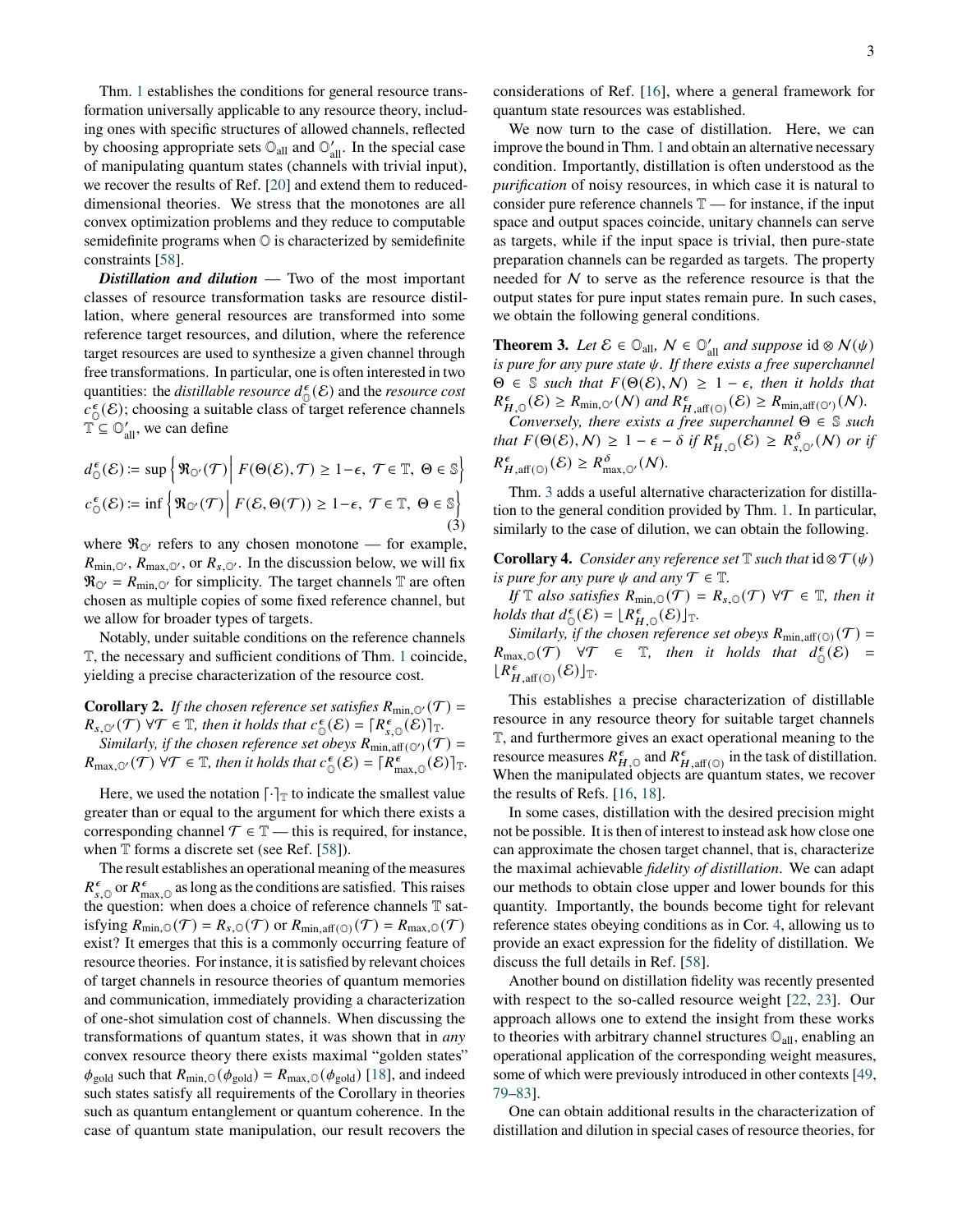*Quantum communication* — A central problem in quantum communication is to manipulate a given channel to enhance its communication capabilities using resources available to both parties. Quantum capacity [\[84–](#page-6-14)[86\]](#page-6-15) and simulation cost [\[86–](#page-6-15) [88\]](#page-6-16) are important figures of merit to evaluate the operational capability of quantum channels, and their one-shot characterization received considerable attention recently [\[29,](#page-5-23) [89–](#page-6-17)[93\]](#page-6-18). These tasks are precisely channel distillation and dilution where the reference resource is the identity channel, and the sets of free channels and free superchannels specify the accessible resources for the sender and receiver. Formally, we define the one-shot quantum capacity and simulation cost with the set of free superchannels S as

$$
Q_{\mathbb{S}}^{\epsilon}(\mathcal{E}) \coloneqq \max \left\{ \log d \mid \exists \Theta \in \mathbb{S}, F(\Theta(\mathcal{E}), \mathrm{id}_d) \ge 1 - \epsilon \right\}
$$
  

$$
C_{\mathbb{S}}^{\epsilon}(\mathcal{E}) \coloneqq \min \left\{ \log d \mid \exists \Theta \in \mathbb{S}, F(\Theta(\mathrm{id}_d), \mathcal{E}) \ge 1 - \epsilon \right\}.
$$
  
(4)

We can then use our results to immediately obtain an exact characterization of these quantities in relevant settings. For example, when  $\mathbb O$  is the set of separable channels  $\mathbb{O}_{\text{SEP}}$  whose Choi states are separable, this setting corresponds to communication with separability-preserving codes  $\mathbb{S} = \mathbb{S}_{\text{SEP}}$ . This is a full-dimensional theory and it holds that  $R_{\text{min,}\mathbb{O}_{\text{SEP}}}(\text{id}_d) = R_{s,\mathbb{O}_{\text{SEP}}}(\text{id}_d) = d$  [\[41\]](#page-5-21). Then, Cors. [2](#page-2-2) and [4](#page-2-1) provide a complete characterization of one-shot quantum capacity and simulation cost as  $Q_{\rm s}^{\epsilon}$  $\frac{\epsilon}{\mathbb{S}_{\text{SEP}}}(\mathcal{E}) = \log \left[ R_H^{\epsilon}, \mathbb{O}_{\text{SEP}}(\mathcal{E}) \right]$ and  $\dot{C}_\text{g}^{\epsilon}$  $\mathcal{S}_{\text{SEP}}(\mathcal{E}) = \log[\mathcal{R}_{\mathcal{S}_{\text{S}} \cup \text{SEP}}^{\epsilon}(\mathcal{E})]$ , the latter of which recovers a result of Ref. [\[41\]](#page-5-21). Similar results apply to the setting of communication assisted by codes preserving the positivity of the partial transpose (PPT), where  $\mathbb{O}_{PPT}$  is the set of PPT channels [\[89,](#page-6-17) [94\]](#page-6-19). We analogously obtain  $Q_{\rm s}^{\epsilon}$  $\frac{\epsilon}{\text{SppT}}(\mathcal{E}) = \log \left[ R_H^{\epsilon} \right]_{\text{QppT}}(\mathcal{E})$  and  $C_{\infty}^{\epsilon}$  $S_{\text{PPT}}(\mathcal{E}) = \log[R_{s, \text{QPPT}}^{\epsilon}(\mathcal{E})]$ . Interestingly,  $R_{H, \text{QPPT}}^{\epsilon}$  appeared as a bound in Ref. [\[90\]](#page-6-20).

Another example is the case when  $\mathbb O$  is the set of replacement channels  $\mathbb{O}_R := \{ \mathcal{R}_{\sigma} | \mathcal{R}_{\sigma}(\cdot) = \text{Tr}(\cdot) \sigma \}$ , where S becomes the set of channel transformations assisted by nosignalling (NS) correlations,  $\mathbb{S}_{\text{NS}}$  [\[29,](#page-5-23) [95\]](#page-6-21). Since  $\mathbb{O}_R$  is closed under linear combinations, it is reduced dimensional. We also have  $R_{\min, \text{aff}(\mathbb{O}_R)}(\text{id}_d) = R_{\max, \mathbb{O}_R}(\text{id}_d) = d^2$ , and our results immediately give  $Q_{\rm s}^{\epsilon}$  $\frac{\epsilon}{\mathbb{S}_{\text{NS}}}(\mathcal{E}) = \frac{1}{2} \log [R_{H, \text{aff}}^{\epsilon}(\mathbb{O}_R)(\mathcal{E})]$  and  $C_{\infty}^{\epsilon}$  $\frac{\epsilon}{\mathbb{S}_{\text{NS}}}(\mathcal{E}) = \frac{1}{2} \log [R_{\text{max},\mathbb{Q}_R}^{\epsilon}(\mathcal{E})].$  The one-shot NS-assisted quantum capacity was obtained in Ref. [\[91\]](#page-6-22) in the form of a semidefinite program; our result identifies it with the affine hypothesis testing relative entropy, providing an operational meaning to this resource measure. The one-shot NS simulation cost was obtained in Refs. [\[29,](#page-5-23) [92\]](#page-6-23), which is recovered by our general approach as a special case. Furthermore, we can quantify exactly the fidelity of NS-assisted coding [\[58\]](#page-5-18), recovering a result of Ref. [\[89\]](#page-6-17).

Our methods apply also to the study of the entanglement of bipartite channels [\[34,](#page-5-24) [96\]](#page-6-24), where the target resources are maximally entangled states in the underlying state-based resource theory. We then establish exact one-shot rates of channel manipulation under PPT- and separability-preserving superchannels (see Ref. [\[58\]](#page-5-18)).

*Nonlocality and contextuality* — Quantum nonlocality has been a major subject of study not only as a key feature of quantum theory, but also as a useful resource in a number of operational tasks [\[97](#page-6-25)[–102\]](#page-6-26). The latter view motivates a precise understanding of the manipulation of nonlocal resources [\[49,](#page-5-22) [55,](#page-5-15) [103,](#page-6-27) [104\]](#page-6-28), but the characterization of such one-shot transformations has remained elusive. Our framework encompasses this scenario by choosing  $\mathbb{O}_{all}$  to be the set of no-signalling channels, where classical input or output systems are represented through dephasing in a given basis, and taking O to be the channels that can be constructed by local operations and shared randomness. This includes not only the standard setting of Bell nonlocality (where such channels are the classical "boxes"), but also more general resources such as steering (where channels represent "assemblages") [\[53,](#page-5-13) [54\]](#page-5-14). Our results then provide an operational application of nonlocality measures individually introduced in different settings of nonlocality [\[49,](#page-5-22) [105\]](#page-6-29) and unified in Refs. [\[53,](#page-5-13) [54\]](#page-5-14), which we relate to one-shot resource transformations (see also Ref. [\[50\]](#page-5-25)). We also introduce new monotones to this setting, which can add further insights into feasible manipulation of nonlocal resources. For instance: since a noisy box of the form  $\mathcal{B} = (1 - \epsilon) \mathcal{B}_{PR} + \epsilon \mathcal{B}_{free}$ , where  $\mathcal{B}_{PR}$  is the Popescu-Rohrlich (PR) box [\[106\]](#page-6-30) and  $\mathcal{B}_{free} \in \mathbb{O}$ is some local box, has  $R_{\text{min},\mathbb{O}}(\mathcal{B}^{\otimes n}) = 1$   $\forall n$ , we recover the fact that it cannot be distilled to other fundamental resources such as the PR box even when multiple copies of the box  $\mathcal B$ are available [\[103,](#page-6-27) [107\]](#page-6-31). In Ref. [\[58\]](#page-5-18), we numerically evaluate the resource measures for a special class known as isotropic boxes [\[108\]](#page-6-32) where we explicitly observe this property.

Notably, our framework can also be applied to another related phenomenon known as quantum contextuality, which also serves as an operational resource [\[109](#page-6-33)[–115\]](#page-7-0). Namely, we consider the set of all classical-classical channels for consistent boxes [\[81\]](#page-6-34) as  $\mathbb{O}_{all}$  and the set of channels corresponding to noncontextual boxes as O. Our results characterize the exact and approximate box transformations with operations that do not create contextuality, offering a new perspective to the recent resource-theoretic framework [\[51,](#page-5-26) [52,](#page-5-12) [116\]](#page-7-1), as well as providing operational application of the robustness of contextuality [\[117–](#page-7-2) [119\]](#page-7-3), contextual fraction [\[81,](#page-6-34) [82,](#page-6-35) [120\]](#page-7-4), and hypothesis testing measures introduced in this work.

*Measurement incompatibility* — Measurement incompatibility refers to the impossibility of simultaneous measurement and is closely related to the aforementioned phenomena such as Bell nonlocality and steering [\[83,](#page-6-13) [121,](#page-7-5) [122\]](#page-7-6). The set of POVMs  ${M_{a}}_x$ , where  $M_{a}$  is the POVM element with outcome a for the measurement labeled by setting  $x$ , is called compatible (or jointly measurable) if there exists a parent measurement  $\{P_i\}$ and a conditional probability distribution  $\{q(a|x, i)\}\$  such that  $M_{a|x} = \sum_i q(a|x,i)P_i.$ 

Our formalism can handle scenarios where resources take the form of ensembles by incorporating the classical labels of the ensembles into the description of  $\mathbb{O}_{all}$ . In the case of measurement incompatibility,  $\mathbb{O}_{all}$  represents the set of channels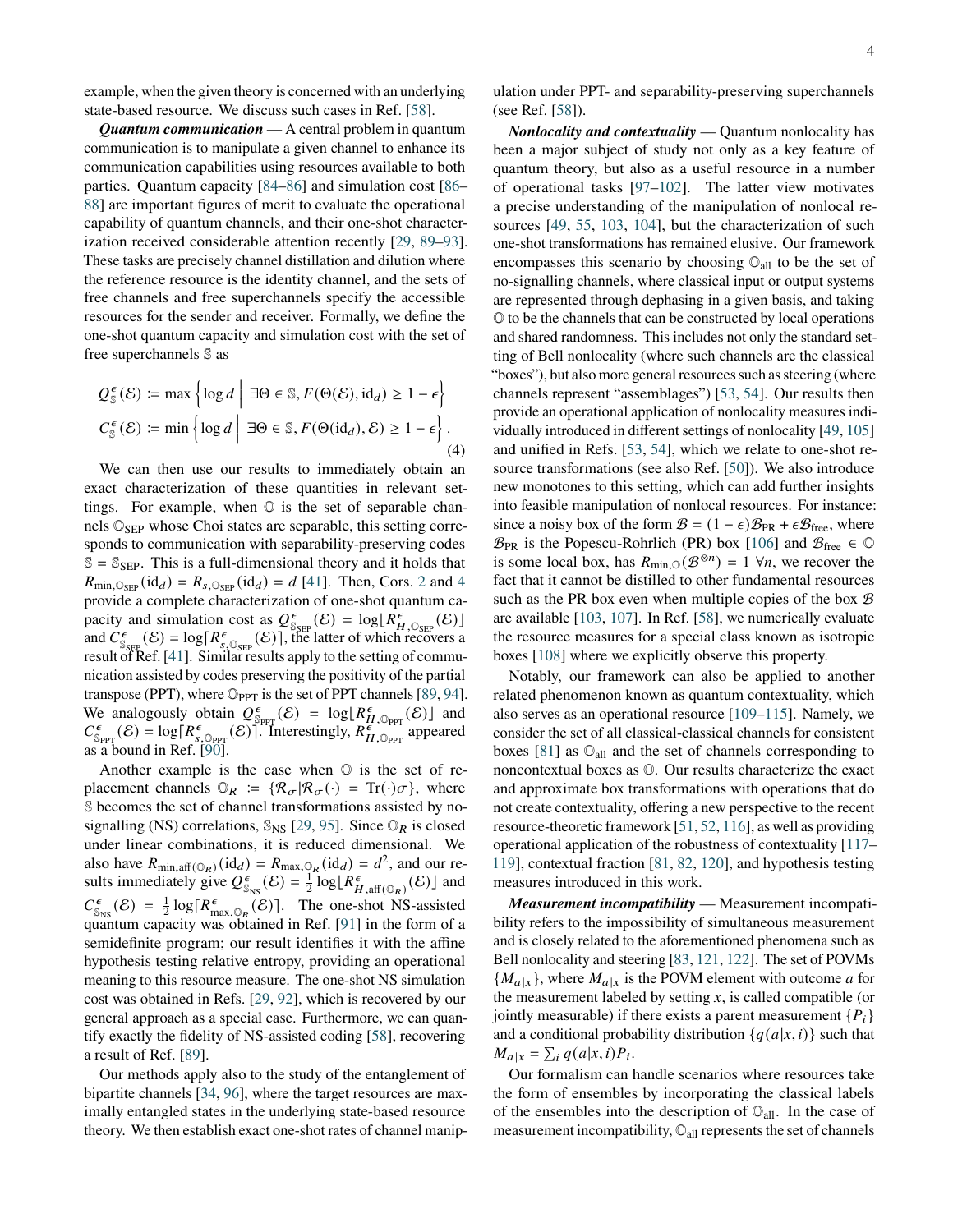corresponding to POVMs, while  $\mathbb{O} \subseteq \mathbb{O}_{all}$  represents the set of compatible POVMs (see Ref. [\[58\]](#page-5-18)). This form allows one to apply our results to this setting and characterize the approximate one-shot transformation of incompatible sets of measurements, complementing the previous works which focused on exact transformation with smaller sets of free operations in different approaches [\[123,](#page-7-7) [124\]](#page-7-8) and providing operational applications of the related measures [\[83,](#page-6-13) [125–](#page-7-9)[127\]](#page-7-10). Although the robustness and weight measures are usually defined at the level of POVMs, we show in Ref. [\[58\]](#page-5-18) that they coincide with the channel-based measures defined in our framework, allowing one to carry over the previous analyses to characterize resource transformations. We also note that the discussion here can be straightforwardly extended to channel incompatibility [\[57,](#page-5-17) [128\]](#page-7-11), which includes measurement incompatibility as a special case.

*Conclusions* — We established fundamental bounds on the transformations between general dynamical quantum resources in the one-shot regime. We tightly characterized the ability to manipulate resources by providing conditions for convertibility in terms of the robustness and hypothesis testing measures. In particular, under suitable assumptions, we established an exact quantification of the one-shot distillable resource and one-shot resource cost of general channels, giving a precise operational interpretation to the considered monotones in these important tasks. This not only extends and unifies previous specialized results [\[34,](#page-5-24) [36,](#page-5-27) [41,](#page-5-21) [89,](#page-6-17) [91,](#page-6-22) [96\]](#page-6-24), but also sheds light on the general structure of dynamical resource theories by providing a common description of their operational aspects. Besides contributing to the theory of quantum resources, our methods find direct practical use, as we exemplified with several explicit applications.

# **ACKNOWLEDGMENTS**

*Note —* During the completion of this manuscript, we became aware of two related works, Ref. [\[129\]](#page-7-12) by Kim et al. and Ref. [\[130\]](#page-7-13) by Yuan et al., where the authors independently obtained results overlapping with some of our findings. The former work considers one-shot distillation and dilution of quantum channel entanglement, which coincides with our characterization of these tasks in Corollaries [2](#page-2-2) and [4](#page-2-1) (see Ref. [\[58\]](#page-5-18)), while the latter work introduces a general framework for one-shot channel distillation and dilution which again corresponds to our Cors. [2](#page-2-2) and [4](#page-2-1) for the cases of quantum channel resources.

We thank David Schmid for sharing useful references with us, which helped us expand the scope of our results. We are also grateful to the authors of Refs. [\[129,](#page-7-12) [130\]](#page-7-13) for coordinating the submission of our works. B.R. was supported by the Presidential Postdoctoral Fellowship from Nanyang Technological University, Singapore. R.T. acknowledges the support of NSF, ARO, IARPA, AFOSR, the Takenaka Scholarship Foundation, the National Research Foundation (NRF) Singapore, under its NRFF Fellow programme (Award No. NRF-NRFF2016- 02), and the Singapore Ministry of Education Tier 1 Grant 2019-T1-002-015. Any opinions, findings and conclusions or recommendations expressed in this material are those of the author(s) and do not reflect the views of National Research Foundation, Singapore.

- <span id="page-4-0"></span>[1] M. Horodecki and J. Oppenheim, *(Quantumness in the context of) Resource theories,* [Int. J. Mod. Phys. B](http://dx.doi.org/ 10.1142/S0217979213450197) **27**, 1345019 (2012).
- [2] B. Coecke, T. Fritz, and R. W. Spekkens, *A mathematical theory of resources,* [Inf. Comput.](http://dx.doi.org/10.1016/j.ic.2016.02.008) **250**, 59 (2016).
- <span id="page-4-1"></span>[3] E. Chitambar and G. Gour, *Quantum resource theories,* [Rev.](http://dx.doi.org/10.1103/RevModPhys.91.025001) Mod. Phys. **91**[, 025001 \(2019\).](http://dx.doi.org/10.1103/RevModPhys.91.025001)
- <span id="page-4-2"></span>[4] R. Horodecki, P. Horodecki, M. Horodecki, and K. Horodecki, *Quantum entanglement,* [Rev. Mod. Phys.](http://dx.doi.org/10.1103/RevModPhys.81.865) **81**, 865 (2009).
- [5] A. Streltsov, G. Adesso, and M. B. Plenio, *Quantum coherence as a resource,* Rev. Mod. Phys. **89**[, 041003 \(2017\).](http://dx.doi.org/10.1103/RevModPhys.89.041003)
- [6] G. Gour and R. W. Spekkens, *The resource theory of quantum reference frames: Manipulations and monotones,* [New J. Phys.](http://dx.doi.org/10.1088/1367-2630/10/3/033023) **10**[, 033023 \(2008\).](http://dx.doi.org/10.1088/1367-2630/10/3/033023)
- <span id="page-4-3"></span>[7] F. G. S. L. Brandão and G. Gour, *Reversible framework for quantum resource theories,* Phys. Rev. Lett. **115**[, 070503 \(2015\).](http://dx.doi.org/ 10.1103/PhysRevLett.115.070503)
- [8] Z.-W. Liu, X. Hu, and S. Lloyd, *Resource Destroying Maps,* Phys. Rev. Lett. **118**[, 060502 \(2017\).](http://dx.doi.org/10.1103/PhysRevLett.118.060502)
- [9] G. Gour, *Quantum resource theories in the single-shot regime,* Phys. Rev. A **95**[, 062314 \(2017\).](http://dx.doi.org/ 10.1103/PhysRevA.95.062314)
- [10] A. Anshu, M.-H. Hsieh, and R. Jain, *Quantifying Resources in General Resource Theory with Catalysts,* [Phys. Rev. Lett.](http://dx.doi.org/ 10.1103/PhysRevLett.121.190504) **121**, [190504 \(2018\).](http://dx.doi.org/ 10.1103/PhysRevLett.121.190504)
- [11] B. Regula, *Convex geometry of quantum resource quantification,* [J. Phys. A: Math. Theor.](http://dx.doi.org/ 10.1088/1751-8121/aa9100) **51**, 045303 (2018).
- [12] L. Lami, B. Regula, X. Wang, R. Nichols, A. Winter, and

G. Adesso, *Gaussian quantum resource theories,* [Phys. Rev. A](http://dx.doi.org/ 10.1103/PhysRevA.98.022335) **98**[, 022335 \(2018\).](http://dx.doi.org/ 10.1103/PhysRevA.98.022335)

- [13] R. Takagi, B. Regula, K. Bu, Z.-W. Liu, and G. Adesso, *Operational Advantage of Quantum Resources in Subchannel Discrimination,* Phys. Rev. Lett. **122**[, 140402 \(2019\).](http://dx.doi.org/ 10.1103/PhysRevLett.122.140402)
- <span id="page-4-4"></span>[14] R. Takagi and B. Regula, *General Resource Theories in Quantum Mechanics and Beyond: Operational Characterization via Discrimination Tasks,* Phys. Rev. X **9**[, 031053 \(2019\).](http://dx.doi.org/ 10.1103/PhysRevX.9.031053)
- [15] R. Uola, T. Kraft, J. Shang, X.-D. Yu, and O. Gühne, *Quantifying Quantum Resources with Conic Programming,* [Phys. Rev.](http://dx.doi.org/10.1103/PhysRevLett.122.130404) Lett. **122**[, 130404 \(2019\).](http://dx.doi.org/10.1103/PhysRevLett.122.130404)
- <span id="page-4-7"></span>[16] Z.-W. Liu, K. Bu, and R. Takagi, *One-Shot Operational Quantum Resource Theory,* Phys. Rev. Lett. **123**[, 020401 \(2019\).](http://dx.doi.org/10.1103/PhysRevLett.123.020401)
- [17] R. Takagi and H. Tajima, *Universal limitations on implementing resourceful unitary evolutions,* [Phys. Rev. A](http://dx.doi.org/10.1103/PhysRevA.101.022315) **101**, 022315 [\(2020\).](http://dx.doi.org/10.1103/PhysRevA.101.022315)
- <span id="page-4-5"></span>[18] B. Regula, K. Bu, R. Takagi, and Z.-W. Liu, *Benchmarking one-shot distillation in general quantum resource theories,* [Phys.](http://dx.doi.org/10.1103/PhysRevA.101.062315) Rev. A **101**[, 062315 \(2020\).](http://dx.doi.org/10.1103/PhysRevA.101.062315)
- [19] K. Fang and Z.-W. Liu, *No-Go Theorems for Quantum Resource Purification,* Phys. Rev. Lett. **125**[, 060405 \(2020\).](http://dx.doi.org/ 10.1103/PhysRevLett.125.060405)
- <span id="page-4-6"></span>[20] W. Zhou and F. Buscemi, *General state transitions with exact resource morphisms: a unified resource-theoretic approach,* [J.](http://dx.doi.org/10.1088/1751-8121/abafe5) [Phys. A: Math. Theor.](http://dx.doi.org/10.1088/1751-8121/abafe5) **53**, 445303 (2020).
- [21] M. K. Vijayan, E. Chitambar, and M.-H. Hsieh, *Simple bounds*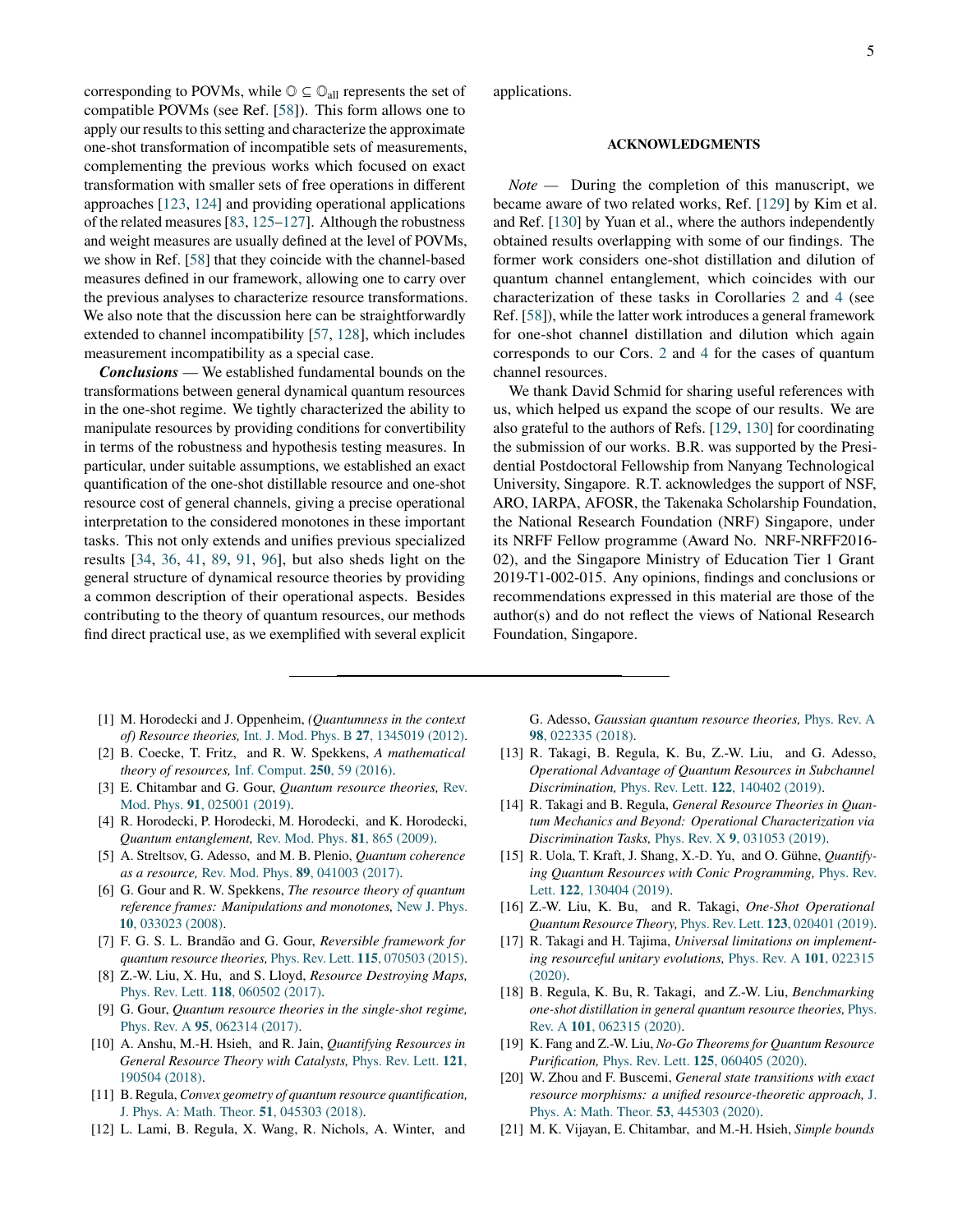*for one-shot pure-state distillation in general resource theories,* Phys. Rev. A **102**[, 052403 \(2020\).](http://dx.doi.org/ 10.1103/PhysRevA.102.052403)

- <span id="page-5-1"></span>[22] B. Regula and R. Takagi, *Fundamental limitations on distillation of quantum channel resources,* [Nat. Commun.](http://dx.doi.org/ 10.1038/s41467-021-24699-0) **12**, 4411 (2021).
- <span id="page-5-2"></span>[23] K. Fang and Z.-W. Liu, *No-go theorems for quantum resource purification: New approach and channel theory,* [arXiv:2010.11822](http://arxiv.org/abs/2010.11822) (2020).
- [24] K. Kuroiwa and H. Yamasaki, *General Quantum Resource Theories: Distillation, Formation and Consistent Resource Measures,* Quantum **4**[, 355 \(2020\).](http://dx.doi.org/10.22331/q-2020-11-01-355)
- <span id="page-5-0"></span>[25] B. Regula, L. Lami, G. Ferrari, and R. Takagi, *Operational quantification of continuous-variable quantum resources,* [Phys.](http://dx.doi.org/ 10.1103/PhysRevLett.126.110403) Rev. Lett. **126**[, 110403 \(2021\).](http://dx.doi.org/ 10.1103/PhysRevLett.126.110403)
- <span id="page-5-3"></span>[26] Y. Liu and X. Yuan, *Operational resource theory of quantum channels,* [Phys. Rev. Research](http://dx.doi.org/10.1103/PhysRevResearch.2.012035) **2**, 012035 (2020).
- [27] Z.-W. Liu and A. Winter, *Resource theories of quantum channels and the universal role of resource erasure,* [arXiv:1904.04201](http://arxiv.org/abs/1904.04201) [\(2019\).](http://arxiv.org/abs/1904.04201)
- [28] G. Gour and A. Winter, *How to Quantify a Dynamical Quantum Resource,* Phys. Rev. Lett. **123**[, 150401 \(2019\).](http://dx.doi.org/ 10.1103/PhysRevLett.123.150401)
- <span id="page-5-23"></span>[29] R. Takagi, K. Wang, and M. Hayashi, *Application of the Resource Theory of Channels to Communication Scenarios,* Phys. Rev. Lett. **124**[, 120502 \(2020\).](http://dx.doi.org/ 10.1103/PhysRevLett.124.120502)
- <span id="page-5-4"></span>[30] R. Takagi, *Optimal resource cost for error mitigation,* [arXiv:2006.12509](http://arxiv.org/abs/2006.12509) (2020).
- <span id="page-5-5"></span>[31] K. Ben Dana, M. García Díaz, M. Mejatty, and A. Winter, *Resource theory of coherence: Beyond states,* [Phys. Rev. A](http://dx.doi.org/10.1103/PhysRevA.95.062327) **95**, [062327 \(2017\).](http://dx.doi.org/10.1103/PhysRevA.95.062327)
- [32] M. G. Díaz, K. Fang, X. Wang, M. Rosati, M. Skotiniotis, J. Calsamiglia, and A. Winter, *Using and reusing coherence to realize quantum processes,* Quantum **2**[, 100 \(2018\).](http://dx.doi.org/10.22331/q-2018-10-19-100)
- [33] D. Rosset, F. Buscemi, and Y.-C. Liang, *Resource Theory of Quantum Memories and Their Faithful Verification with Minimal Assumptions,* Phys. Rev. X **8**[, 021033 \(2018\).](http://dx.doi.org/10.1103/PhysRevX.8.021033)
- <span id="page-5-24"></span>[34] S. Bäuml, S. Das, X. Wang, and M. M. Wilde, *Resource theory of entanglement for bipartite quantum channels,* [arXiv:1907.04181](http://arxiv.org/abs/1907.04181) (2019).
- [35] G. Gour and C. M. Scandolo, *Dynamical entanglement,* [Phys.](http://dx.doi.org/10.1103/PhysRevLett.125.180505) Rev. Lett. **125**[, 180505 \(2020\).](http://dx.doi.org/10.1103/PhysRevLett.125.180505)
- <span id="page-5-27"></span>[36] G. Saxena, E. Chitambar, and G. Gour, *Dynamical resource theory of quantum coherence,* [Phys. Rev. Research](http://dx.doi.org/10.1103/PhysRevResearch.2.023298) **2**, 023298 [\(2020\).](http://dx.doi.org/10.1103/PhysRevResearch.2.023298)
- [37] S. Pirandola, R. Laurenza, C. Ottaviani, and L. Banchi, *Fundamental limits of repeaterless quantum communications,* [Nat.](http://dx.doi.org/10.1038/ncomms15043) Commun. **8**[, 15043 \(2017\).](http://dx.doi.org/10.1038/ncomms15043)
- [38] P. Faist and R. Renner, *Fundamental Work Cost of Quantum Processes,* Phys. Rev. X **8**[, 021011 \(2018\).](http://dx.doi.org/10.1103/PhysRevX.8.021011)
- [39] T. Theurer, D. Egloff, L. Zhang, and M. B. Plenio, *Quantifying Operations with an Application to Coherence,* [Phys. Rev. Lett.](http://dx.doi.org/10.1103/PhysRevLett.122.190405) **122**[, 190405 \(2019\).](http://dx.doi.org/10.1103/PhysRevLett.122.190405)
- [40] T. Theurer, S. Satyajit, and M. B. Plenio, *Quantifying dynamical coherence with dynamical entanglement,* [Phys. Rev. Lett.](http://dx.doi.org/ 10.1103/PhysRevLett.125.130401) **125**, [130401 \(2020\).](http://dx.doi.org/ 10.1103/PhysRevLett.125.130401)
- <span id="page-5-21"></span>[41] X. Yuan, Y. Liu, Q. Zhao, B. Regula, J. Thompson, and M. Gu, *Universal and operational benchmarking of quantum memories,* [npj Quantum Inf.](http://dx.doi.org/10.1038/s41534-021-00444-9) **7**, 108 (2021).
- [42] X. Wang, M. M. Wilde, and Y. Su, *Quantifying the magic of quantum channels,* New J. Phys. **21**[, 103002 \(2019\).](http://dx.doi.org/10.1088/1367-2630/ab451d)
- <span id="page-5-6"></span>[43] X. Wang and M. M. Wilde, *Resource theory of asymmetric distinguishability for quantum channels,* [Phys. Rev. Research](http://dx.doi.org/ 10.1103/PhysRevResearch.1.033169) **1**, [033169 \(2019\).](http://dx.doi.org/ 10.1103/PhysRevResearch.1.033169)
- <span id="page-5-7"></span>[44] J. S. Bell, *On the einstein podolsky rosen paradox,* Physics **1**, 195 (1964).
- <span id="page-5-8"></span>[45] N. Brunner, D. Cavalcanti, S. Pironio, V. Scarani, and S. Wehner, *Bell nonlocality,* [Rev. Mod. Phys.](http://dx.doi.org/ 10.1103/RevModPhys.86.419) **86**, 419 (2014).
- <span id="page-5-9"></span>[46] S. Kochen and E. P. Specker, *The problem of hidden variables in quantum mechanics,* [J. Math. Mech.](http://www.jstor.org/stable/24902153) **17**, 59 (1967).
- <span id="page-5-10"></span>[47] A. Cabello, S. Severini, and A. Winter, *Graph-theoretic approach to quantum correlations,* [Phys. Rev. Lett.](http://dx.doi.org/10.1103/PhysRevLett.112.040401) **112**, 040401 [\(2014\).](http://dx.doi.org/10.1103/PhysRevLett.112.040401)
- <span id="page-5-11"></span>[48] J. Geller and M. Piani, *Quantifying non-classical and beyondquantum correlations in the unified operator formalism,* [J. Phys.](http://dx.doi.org/10.1088/1751-8113/47/42/424030) A: Math. Theor. **47**[, 424030 \(2014\).](http://dx.doi.org/10.1088/1751-8113/47/42/424030)
- <span id="page-5-22"></span>[49] J. I. de Vicente, *On nonlocality as a resource theory and nonlocality measures,* [J. Phys. A: Math. Theor.](http://dx.doi.org/ 10.1088/1751-8113/47/42/424017) **47**, 424017 [\(2014\).](http://dx.doi.org/ 10.1088/1751-8113/47/42/424017)
- <span id="page-5-25"></span>[50] E. Wolfe, D. Schmid, A. B. Sainz, R. Kunjwal, and R. W. Spekkens, *Quantifying Bell: the Resource Theory of Nonclassicality of Common-Cause Boxes,* Quantum **4**[, 280 \(2020\).](http://dx.doi.org/ 10.22331/q-2020-06-08-280)
- <span id="page-5-26"></span>[51] K. Horodecki, A. Grudka, P. Joshi, W. Kłobus, and J. Łodyga, *Axiomatic approach to contextuality and nonlocality,* [Phys. Rev.](http://dx.doi.org/10.1103/PhysRevA.92.032104) A **92**[, 032104 \(2015\).](http://dx.doi.org/10.1103/PhysRevA.92.032104)
- <span id="page-5-12"></span>[52] C. Duarte and B. Amaral, *Resource theory of contextuality for arbitrary prepare-and-measure experiments,* [J. Math. Phys.](http://dx.doi.org/10.1063/1.5018582) **59**, [062202 \(2018\).](http://dx.doi.org/10.1063/1.5018582)
- <span id="page-5-13"></span>[53] D. Schmid, D. Rosset, and F. Buscemi, *The type-independent resource theory of local operations and shared randomness,* Quantum **4**[, 262 \(2020\).](http://dx.doi.org/ 10.22331/q-2020-04-30-262)
- <span id="page-5-14"></span>[54] D. Rosset, D. Schmid, and F. Buscemi, *Type-independent characterization of spacelike separated resources,* [Phys. Rev.](http://dx.doi.org/ 10.1103/PhysRevLett.125.210402) Lett. **125**[, 210402 \(2020\).](http://dx.doi.org/ 10.1103/PhysRevLett.125.210402)
- <span id="page-5-15"></span>[55] R. Gallego and L. Aolita, *Resource theory of steering,* [Phys.](http://dx.doi.org/10.1103/PhysRevX.5.041008) Rev. X **5**[, 041008 \(2015\).](http://dx.doi.org/10.1103/PhysRevX.5.041008)
- <span id="page-5-16"></span>[56] R. Uola, A. C. S. Costa, H. C. Nguyen, and O. Gühne, *Quantum steering,* Rev. Mod. Phys. **92**[, 015001 \(2020\).](http://dx.doi.org/ 10.1103/RevModPhys.92.015001)
- <span id="page-5-17"></span>[57] T. Heinosaari, T. Miyadera, and M. Ziman, *An invitation to quantum incompatibility,* [J. Phys. A: Math. Theor.](http://dx.doi.org/10.1088/1751-8113/49/12/123001) **49**, 123001 [\(2016\).](http://dx.doi.org/10.1088/1751-8113/49/12/123001)
- <span id="page-5-18"></span>[58] See the Supplemental Material for detailed proofs of our main results, which includes Refs. [\[59](#page-5-28)[–64\]](#page-5-29).
- <span id="page-5-28"></span>[59] M. Sion, *On general minimax theorems,* [Pac. J. Math.](https://msp.org/pjm/1958/8-1/p14.xhtml) **8**, 171 [\(1958\).](https://msp.org/pjm/1958/8-1/p14.xhtml)
- <span id="page-5-30"></span>[60] C. Fuchs and J. van de Graaf, *Cryptographic distinguishability measures for quantum-mechanical states,* [IEEE Trans. Inf.](http://dx.doi.org/10.1109/18.761271) Theory **45**[, 1216 \(1999\).](http://dx.doi.org/10.1109/18.761271)
- <span id="page-5-31"></span>[61] D. Kretschmann and R. F. Werner, *Tema con variazioni: Quantum channel capacity,* [New J. Phys.](http://dx.doi.org/ 10.1088/1367-2630/6/1/026) **6**, 26 (2004).
- <span id="page-5-32"></span>[62] N. Johnston, C.-K. Li, S. Plosker, Y.-T. Poon, and B. Regula, *Evaluating the robustness of k-coherence and k-entanglement,* Phys. Rev. A **98**[, 022328 \(2018\).](http://dx.doi.org/10.1103/PhysRevA.98.022328)
- <span id="page-5-33"></span>[63] F. G. S. L. Brandão and M. B. Plenio, *A Reversible Theory of Entanglement and its Relation to the Second Law,* [Commun.](http://dx.doi.org/10.1007/s00220-010-1003-1) Math. Phys. **295**[, 829 \(2010\).](http://dx.doi.org/10.1007/s00220-010-1003-1)
- <span id="page-5-29"></span>[64] F. G. S. L. Brandão and N. Datta, *One-shot rates for entanglement manipulation under non-entangling maps,* [IEEE Trans.](http://dx.doi.org/10.1109/TIT.2011.2104531) Inf. Theory **57**[, 1754 \(2011\).](http://dx.doi.org/10.1109/TIT.2011.2104531)
- <span id="page-5-19"></span>[65] G. Chiribella, G. M. D'Ariano, and P. Perinotti, *Transforming quantum operations: Quantum supermaps,* [EPL Europhys. Lett.](http://dx.doi.org/ 10.1209/0295-5075/83/30004) **83**[, 30004 \(2008\).](http://dx.doi.org/ 10.1209/0295-5075/83/30004)
- <span id="page-5-20"></span>[66] V. P. Belavkin, G. M. D'Ariano, and M. Raginsky, *Operational distance and fidelity for quantum channels,* [J. Math. Phys.](http://dx.doi.org/ 10.1063/1.1904510) **46**, [062106 \(2005\).](http://dx.doi.org/ 10.1063/1.1904510)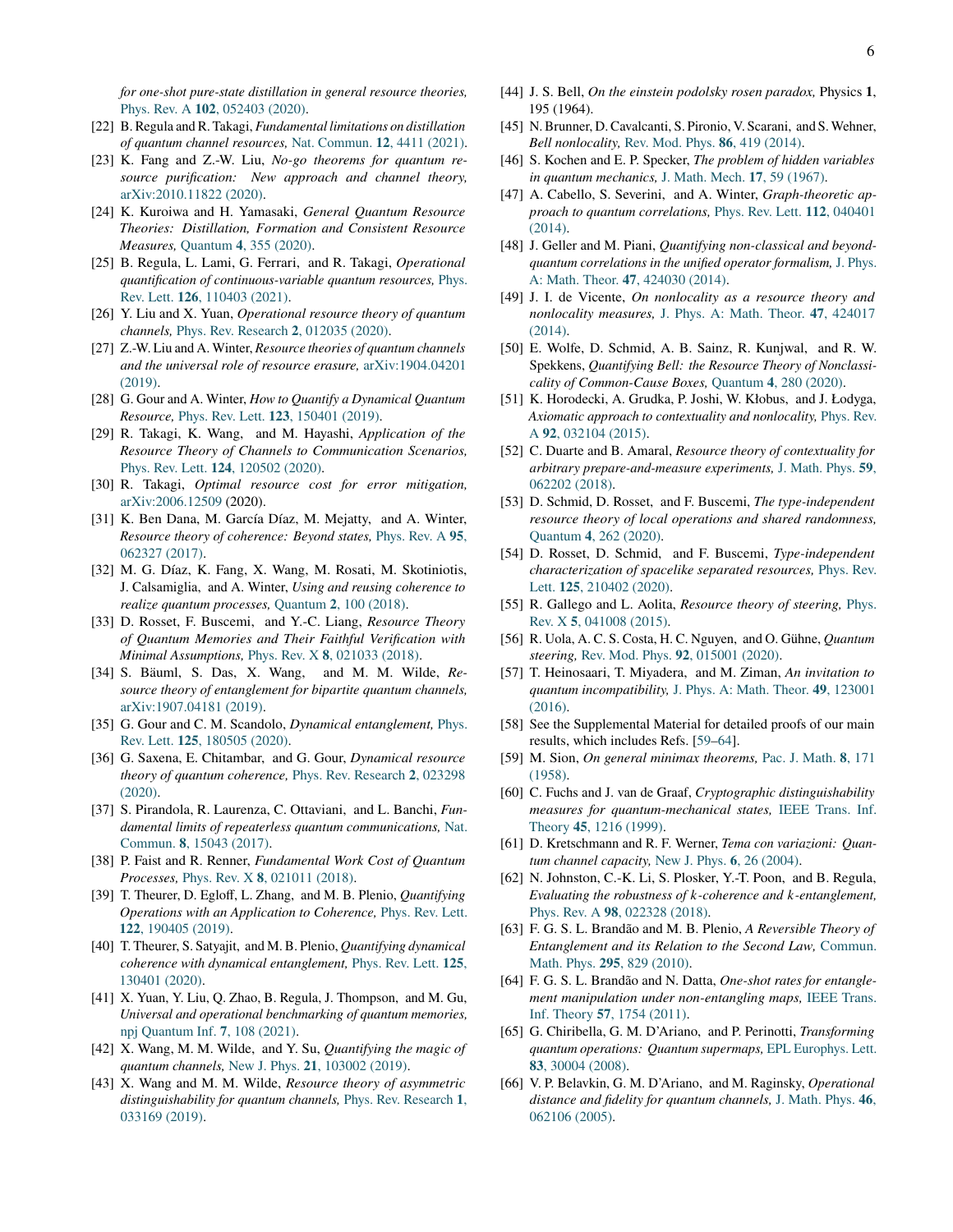- <span id="page-6-0"></span>[67] A. Gilchrist, N. K. Langford, and M. A. Nielsen, *Distance measures to compare real and ideal quantum processes,* [Phys.](http://dx.doi.org/ 10.1103/PhysRevA.71.062310) Rev. A **71**[, 062310 \(2005\).](http://dx.doi.org/ 10.1103/PhysRevA.71.062310)
- <span id="page-6-1"></span>[68] R. Renner, *Security of Quantum Key Distribution,* [arXiv:quant](http://arxiv.org/abs/quant-ph/0512258)[ph/0512258](http://arxiv.org/abs/quant-ph/0512258) (2005).
- <span id="page-6-2"></span>[69] X. Yuan, *Hypothesis testing and entropies of quantum channels,* Phys. Rev. A **99**[, 032317 \(2019\).](http://dx.doi.org/ 10.1103/PhysRevA.99.032317)
- <span id="page-6-3"></span>[70] G. Gour and M. M. Wilde, *Entropy of a quantum channel,* [Phys.](http://dx.doi.org/10.1103/PhysRevResearch.3.023096) Rev. Research **3**[, 023096 \(2021\).](http://dx.doi.org/10.1103/PhysRevResearch.3.023096)
- <span id="page-6-4"></span>[71] G. Vidal and R. Tarrach, *Robustness of entanglement,* [Phys.](http://dx.doi.org/10.1103/PhysRevA.59.141) Rev. A **59**[, 141 \(1999\).](http://dx.doi.org/10.1103/PhysRevA.59.141)
- <span id="page-6-5"></span>[72] M. Steiner, *Generalized robustness of entanglement,* [Phys. Rev.](http://dx.doi.org/10.1103/PhysRevA.67.054305) A **67**[, 054305 \(2003\).](http://dx.doi.org/10.1103/PhysRevA.67.054305)
- <span id="page-6-6"></span>[73] A. W. Harrow and M. A. Nielsen, *Robustness of quantum gates in the presence of noise,* Phys. Rev. A **68**[, 012308 \(2003\).](http://dx.doi.org/ 10.1103/PhysRevA.68.012308)
- <span id="page-6-7"></span>[74] N. Datta, *Min- and Max-Relative Entropies and a New Entanglement Monotone,* [IEEE Trans. Inf. Theory](http://dx.doi.org/10.1109/TIT.2009.2018325) **55**, 2816 (2009).
- <span id="page-6-8"></span>[75] F. Buscemi and N. Datta, *Distilling entanglement from arbitrary resources,* J. Math. Phys. **51**[, 102201 \(2010\).](http://dx.doi.org/10.1063/1.3483717)
- <span id="page-6-9"></span>[76] L. Wang and R. Renner, *One-Shot Classical-Quantum Capacity and Hypothesis Testing,* Phys. Rev. Lett. **108**[, 200501 \(2012\).](http://dx.doi.org/10.1103/PhysRevLett.108.200501)
- <span id="page-6-10"></span>[77] B. Regula, K. Fang, X. Wang, and G. Adesso, *One-Shot Coherence Distillation,* Phys. Rev. Lett. **121**[, 010401 \(2018\).](http://dx.doi.org/10.1103/PhysRevLett.121.010401)
- <span id="page-6-11"></span>[78] The affine hull aff $(0)$  is the smallest affine subspace which contains O.
- <span id="page-6-12"></span>[79] M. Lewenstein and A. Sanpera, *Separability and Entanglement of Composite Quantum Systems,* [Phys. Rev. Lett.](http://dx.doi.org/ 10.1103/PhysRevLett.80.2261) **80**, 2261 [\(1998\).](http://dx.doi.org/ 10.1103/PhysRevLett.80.2261)
- [80] P. Skrzypczyk, M. Navascués, and D. Cavalcanti, *Quantifying Einstein-Podolsky-Rosen Steering,* [Phys. Rev. Lett.](http://dx.doi.org/ 10.1103/PhysRevLett.112.180404) **112**, 180404 [\(2014\).](http://dx.doi.org/ 10.1103/PhysRevLett.112.180404)
- <span id="page-6-34"></span>[81] A. Grudka, K. Horodecki, M. Horodecki, P. Horodecki, R. Horodecki, P. Joshi, W. Kłobus, and A. Wójcik, *Quantifying Contextuality,* Phys. Rev. Lett. **112**[, 120401 \(2014\).](http://dx.doi.org/ 10.1103/PhysRevLett.112.120401)
- <span id="page-6-35"></span>[82] S. Abramsky, R. S. Barbosa, and S. Mansfield, *Contextual fraction as a measure of contextuality,* [Phys. Rev. Lett.](http://dx.doi.org/ 10.1103/PhysRevLett.119.050504) **119**, [050504 \(2017\).](http://dx.doi.org/ 10.1103/PhysRevLett.119.050504)
- <span id="page-6-13"></span>[83] M. F. Pusey, *Verifying the quantumness of a channel with an untrusted device,* [J. Opt. Soc. Am. B](http://dx.doi.org/ 10.1364/JOSAB.32.000A56) **32**, A56 (2015).
- <span id="page-6-14"></span>[84] C. H. Bennett, D. P. DiVincenzo, J. A. Smolin, and W. K. Wootters, *Mixed-state entanglement and quantum error correction,* Phys. Rev. A **54**[, 3824 \(1996\).](http://dx.doi.org/ 10.1103/PhysRevA.54.3824)
- [85] S. Lloyd, *Capacity of the noisy quantum channel,* [Phys. Rev. A](http://dx.doi.org/10.1103/PhysRevA.55.1613) **55**[, 1613 \(1997\).](http://dx.doi.org/10.1103/PhysRevA.55.1613)
- <span id="page-6-15"></span>[86] C. H. Bennett, P. W. Shor, J. A. Smolin, and A. V. Thapliyal, *Entanglement-assisted capacity of a quantum channel and the reverse Shannon theorem,* [IEEE Trans. Inf. Theory](http://dx.doi.org/ 10.1109/TIT.2002.802612) **48**, 2637 [\(2002\).](http://dx.doi.org/ 10.1109/TIT.2002.802612)
- [87] C. H. Bennett, I. Devetak, A. W. Harrow, P. W. Shor, and A. Winter, *The quantum reverse shannon theorem and resource tradeoffs for simulating quantum channels,* [IEEE Trans. Inf.](http://dx.doi.org/10.1109/TIT.2014.2309968) Theory **60**[, 2926 \(2014\).](http://dx.doi.org/10.1109/TIT.2014.2309968)
- <span id="page-6-16"></span>[88] M. Berta, M. Christandl, and R. Renner, *The quantum reverse shannon theorem based on one-shot information theory,* [Commun. Math. Phys.](http://dx.doi.org/ 10.1007/s00220-011-1309-7) **306**, 579 (2011).
- <span id="page-6-17"></span>[89] D. Leung and W. Matthews, *On the power of PPT-preserving and non-signalling codes,* [IEEE Trans. Inf. Theory](http://dx.doi.org/ 10.1109/TIT.2015.2439953) **61**, 4486 [\(2015\).](http://dx.doi.org/ 10.1109/TIT.2015.2439953)
- <span id="page-6-20"></span>[90] M. Tomamichel, M. Berta, and J. M. Renes, *Quantum coding with finite resources,* Nat. Commun. **7**[, 11419 \(2016\).](http://dx.doi.org/10.1038/ncomms11419)
- <span id="page-6-22"></span>[91] X. Wang, K. Fang, and R. Duan, *Semidefinite Programming*

*Converse Bounds for Quantum Communication,* [IEEE Trans.](http://dx.doi.org/ 10.1109/TIT.2018.2874031) Inf. Theory **65**[, 2583 \(2019\).](http://dx.doi.org/ 10.1109/TIT.2018.2874031)

- <span id="page-6-23"></span>[92] K. Fang, X. Wang, M. Tomamichel, and M. Berta, *Quantum channel simulation and the channel's smooth max-information,* [IEEE Trans. Inf. Theory](http://dx.doi.org/ 10.1109/TIT.2019.2943858) **66**, 2129 (2020).
- <span id="page-6-18"></span>[93] C.-Y. Hsieh, *Communication, dynamical resource theory, and thermodynamics,* PRX Quantum **2**[, 020318 \(2021\).](http://dx.doi.org/ 10.1103/PRXQuantum.2.020318)
- <span id="page-6-19"></span>[94] E. M. Rains, *A semidefinite program for distillable entanglement,* [IEEE Trans. Inf. Theory](http://dx.doi.org/10.1109/18.959270) **47**, 2921 (2001).
- <span id="page-6-21"></span>[95] R. Duan and A. Winter, *No-signalling-assisted zero-error capacity of quantum channels and an information theoretic interpretation of the Lovász number,* [IEEE Trans. Inf. Theory](http://dx.doi.org/10.1109/TIT.2015.2507979) **62**, [891 \(2016\).](http://dx.doi.org/10.1109/TIT.2015.2507979)
- <span id="page-6-24"></span>[96] G. Gour and C. M. Scandolo, *Entanglement of a bipartite channel,* Phys. Rev. A **103**[, 062422 \(2021\).](http://dx.doi.org/10.1103/PhysRevA.103.062422)
- <span id="page-6-25"></span>[97] H. Buhrman, R. Cleve, S. Massar, and R. de Wolf, *Nonlocality and communication complexity,* [Rev. Mod. Phys.](http://dx.doi.org/10.1103/RevModPhys.82.665) **82**, 665 (2010).
- [98] T. S. Cubitt, D. Leung, W. Matthews, and A. Winter, *Improving zero-error classical communication with entanglement,* [Phys.](http://dx.doi.org/ 10.1103/PhysRevLett.104.230503) Rev. Lett. **104**[, 230503 \(2010\).](http://dx.doi.org/ 10.1103/PhysRevLett.104.230503)
- [99] J. Barrett, L. Hardy, and A. Kent, *No signaling and quantum key distribution,* Phys. Rev. Lett. **95**[, 010503 \(2005\).](http://dx.doi.org/10.1103/PhysRevLett.95.010503)
- [100] A. Acín, N. Gisin, and L. Masanes, *From bell's theorem to secure quantum key distribution,* [Phys. Rev. Lett.](http://dx.doi.org/10.1103/PhysRevLett.97.120405) **97**, 120405 [\(2006\).](http://dx.doi.org/10.1103/PhysRevLett.97.120405)
- [101] S. Pironio, A. Acín, S. Massar, A. B. de la Giroday, D. N. Matsukevich, P. Maunz, S. Olmschenk, D. Hayes, L. Luo, T. A. Manning, and C. Monroe, *Random numbers certified by Bell's theorem,* Nature **464**[, 1021 \(2010\).](http://dx.doi.org/ 10.1038/nature09008)
- <span id="page-6-26"></span>[102] U. Vazirani and T. Vidick, *Fully device-independent quantum key distribution,* Phys. Rev. Lett. **113**[, 140501 \(2014\).](http://dx.doi.org/ 10.1103/PhysRevLett.113.140501)
- <span id="page-6-27"></span>[103] M. Forster, S. Winkler, and S. Wolf, *Distilling nonlocality,* Phys. Rev. Lett. **102**[, 120401 \(2009\).](http://dx.doi.org/ 10.1103/PhysRevLett.102.120401)
- <span id="page-6-28"></span>[104] R. V. Nery, M. M. Taddei, P. Sahium, S. P. Walborn, L. Aolita, and G. H. Aguilar, *Distillation of quantum steering,* [Phys. Rev.](http://dx.doi.org/ 10.1103/PhysRevLett.124.120402) Lett. **124**[, 120402 \(2020\).](http://dx.doi.org/ 10.1103/PhysRevLett.124.120402)
- <span id="page-6-29"></span>[105] M. Piani and J. Watrous, *Necessary and sufficient quantum information characterization of einstein-podolsky-rosen steering,* Phys. Rev. Lett. **114**[, 060404 \(2015\).](http://dx.doi.org/10.1103/PhysRevLett.114.060404)
- <span id="page-6-30"></span>[106] S. Popescu and D. Rohrlich, *Quantum nonlocality as an axiom,* [Found. Phys.](http://dx.doi.org/10.1007/BF02058098) **24**, 379 (1994).
- <span id="page-6-31"></span>[107] D. D. Dukaric and S. Wolf, *A limit on non-locality distillation,* [arXiv:0808.3317](http://arxiv.org/abs/0808.3317) (2008).
- <span id="page-6-32"></span>[108] L. Masanes, A. Acin, and N. Gisin, *General properties of nonsignaling theories,* Phys. Rev. A **73**[, 012112 \(2006\).](http://dx.doi.org/10.1103/PhysRevA.73.012112)
- <span id="page-6-33"></span>[109] A. Hameedi, A. Tavakoli, B. Marques, and M. Bourennane, *Communication games reveal preparation contextuality,* [Phys.](http://dx.doi.org/10.1103/PhysRevLett.119.220402) Rev. Lett. **119**[, 220402 \(2017\).](http://dx.doi.org/10.1103/PhysRevLett.119.220402)
- [110] R. Raussendorf, *Contextuality in measurement-based quantum computation,* Phys. Rev. A **88**[, 022322 \(2013\).](http://dx.doi.org/ 10.1103/PhysRevA.88.022322)
- [111] M. Howard, J. Wallman, V. Veitch, and J. Emerson, *Contextuality supplies the 'magic' for quantum computation,* [Nature](http://dx.doi.org/10.1038/nature13460) **510**[, 351 \(2014\).](http://dx.doi.org/10.1038/nature13460)
- [112] J. Bermejo-Vega, N. Delfosse, D. E. Browne, C. Okay, and R. Raussendorf, *Contextuality as a resource for models of quantum computation with qubits,* [Phys. Rev. Lett.](http://dx.doi.org/ 10.1103/PhysRevLett.119.120505) **119**, 120505 [\(2017\).](http://dx.doi.org/ 10.1103/PhysRevLett.119.120505)
- [113] M. Kleinmann, O. Gühne, J. R. Portillo, J.-Å. Larsson, and A. Cabello, *Memory cost of quantum contextuality,* [New J. Phys.](http://dx.doi.org/10.1088/1367-2630/13/11/113011) **13**[, 113011 \(2011\).](http://dx.doi.org/10.1088/1367-2630/13/11/113011)
- [114] A. Cabello, M. Gu, O. Gühne, and Z.-P. Xu, *Optimal classical*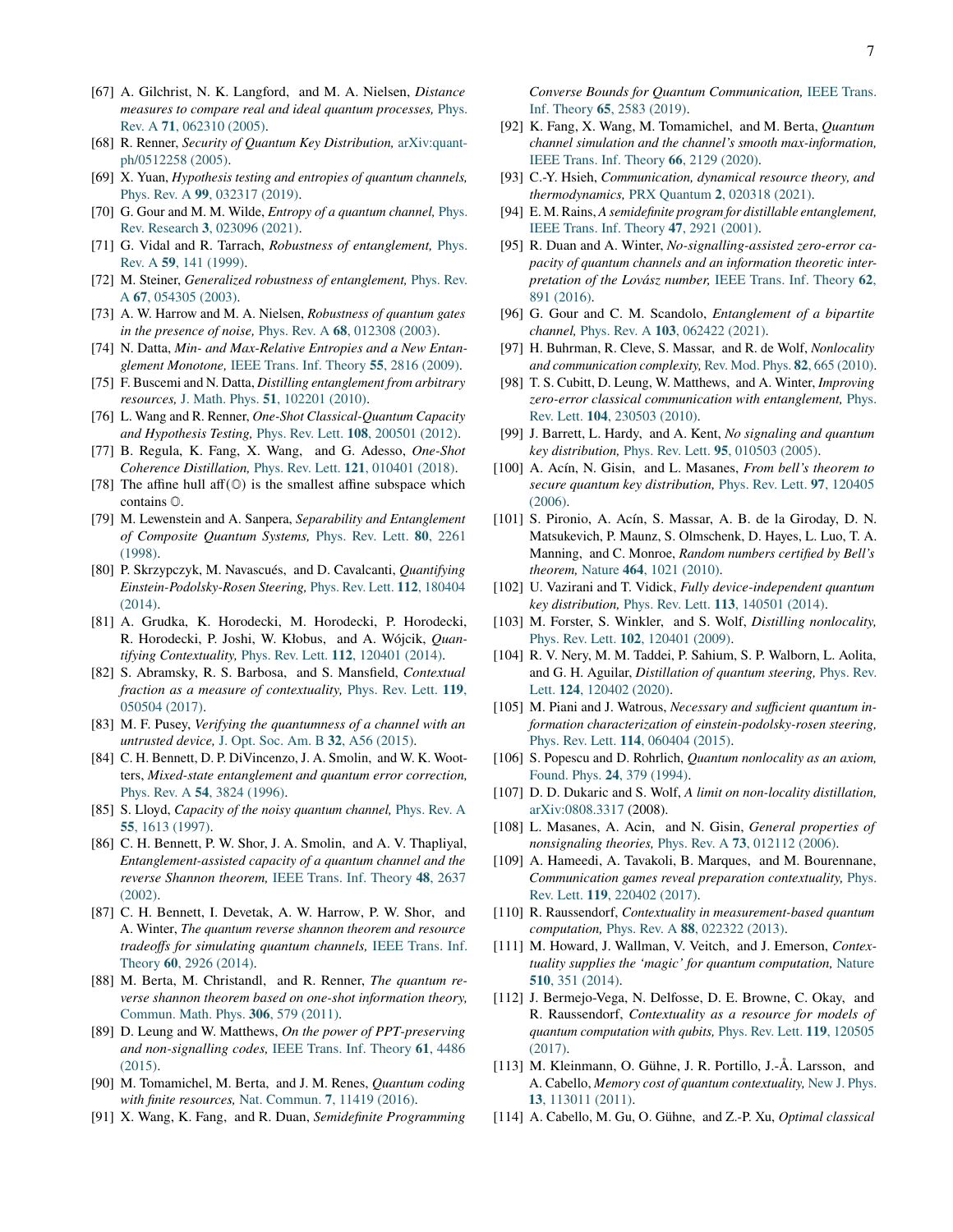*simulation of state-independent quantum contextuality,* [Phys.](http://dx.doi.org/ 10.1103/PhysRevLett.120.130401) Rev. Lett. **120**[, 130401 \(2018\).](http://dx.doi.org/ 10.1103/PhysRevLett.120.130401)

- <span id="page-7-0"></span>[115] D. Schmid and R. W. Spekkens, *Contextual advantage for state discrimination,* Phys. Rev. X **8**[, 011015 \(2018\).](http://dx.doi.org/ 10.1103/PhysRevX.8.011015)
- <span id="page-7-1"></span>[116] B. Amaral, A. Cabello, M. T. Cunha, and L. Aolita, *Noncontextual wirings,* Phys. Rev. Lett. **120**[, 130403 \(2018\).](http://dx.doi.org/ 10.1103/PhysRevLett.120.130403)
- <span id="page-7-2"></span>[117] H. Meng, H. Cao, and W. Wang, *The robustness of contextuality and the contextuality cost of empirical models,* [Sci. China Phys.](http://dx.doi.org/ 10.1007/s11433-016-5795-7) Mech. **59**[, 640303 \(2016\).](http://dx.doi.org/ 10.1007/s11433-016-5795-7)
- [118] H. Meng, H. Cao, W. Wang, Y. Fan, and L. Chen, *Generalized robustness of contextuality,* Entropy **18**[, 297 \(2016\).](http://dx.doi.org/10.3390/e18090297)
- <span id="page-7-3"></span>[119] L. Li, K. Bu, and J. Wu, *Contextual robustness: An operational measure of contextuality,* Phys. Rev. A **101**[, 012120 \(2020\).](http://dx.doi.org/10.1103/PhysRevA.101.012120)
- <span id="page-7-4"></span>[120] S. Abramsky and A. Brandenburger, *The sheaf-theoretic structure of non-locality and contextuality,* [New J. Phys.](http://dx.doi.org/10.1088/1367-2630/13/11/113036) **13**, 113036 [\(2011\).](http://dx.doi.org/10.1088/1367-2630/13/11/113036)
- <span id="page-7-5"></span>[121] M. T. Quintino, T. Vértesi, and N. Brunner, *Joint measurability, einstein-podolsky-rosen steering, and bell nonlocality,* [Phys.](http://dx.doi.org/ 10.1103/PhysRevLett.113.160402) Rev. Lett. **113**[, 160402 \(2014\).](http://dx.doi.org/ 10.1103/PhysRevLett.113.160402)
- <span id="page-7-6"></span>[122] R. Uola, T. Moroder, and O. Gühne, *Joint measurability of generalized measurements implies classicality,* [Phys. Rev. Lett.](http://dx.doi.org/ 10.1103/PhysRevLett.113.160403) **113**[, 160403 \(2014\).](http://dx.doi.org/ 10.1103/PhysRevLett.113.160403)
- <span id="page-7-7"></span>[123] P. Skrzypczyk, I. Šupić, and D. Cavalcanti, *All sets of incompatible measurements give an advantage in quantum state discrimination,* Phys. Rev. Lett. **122**[, 130403 \(2019\).](http://dx.doi.org/ 10.1103/PhysRevLett.122.130403)
- <span id="page-7-8"></span>[124] F. Buscemi, E. Chitambar, and W. Zhou, *Complete resource theory of quantum incompatibility as quantum programmability,* Phys. Rev. Lett. **124**[, 120401 \(2020\).](http://dx.doi.org/ 10.1103/PhysRevLett.124.120401)
- <span id="page-7-9"></span>[125] E. Haapasalo, *Robustness of incompatibility for quantum devices,* [J. Phys. A: Math. Theor.](http://dx.doi.org/ 10.1088/1751-8113/48/25/255303) **48**, 255303 (2015).
- <span id="page-7-15"></span>[126] R. Uola, C. Budroni, O. Gühne, and J.-P. Pellonpää, *One-to-one mapping between steering and joint measurability problems,* Phys. Rev. Lett. **115**[, 230402 \(2015\).](http://dx.doi.org/ 10.1103/PhysRevLett.115.230402)
- <span id="page-7-10"></span>[127] S. Designolle, M. Farkas, and J. Kaniewski, *Incompatibility robustness of quantum measurements: A unified framework,* New J. Phys. **21**[, 113053 \(2019\).](http://dx.doi.org/ 10.1088/1367-2630/ab5020)
- <span id="page-7-11"></span>[128] T. Heinosaari and T. Miyadera, *Incompatibility of quantum channels,* [J. Phys. A: Math. Theor.](http://dx.doi.org/10.1088/1751-8121/aa5f6b) **50**, 135302 (2017).
- <span id="page-7-12"></span>[129] H.-J. Kim, S. Lee, L. Lami, and M. B. Plenio, *One-shot manipulation of entanglement for quantum channels,* [IEEE](http://dx.doi.org/10.1109/TIT.2021.3079938) [Trans. Inf. Theory](http://dx.doi.org/10.1109/TIT.2021.3079938) **67**, 5339 (2021).
- <span id="page-7-13"></span>[130] X. Yuan, P. Zeng, M. Gao, and Q. Zhao, *One-shot dynamical resource theory,* [arXiv:2012.02781](http://arxiv.org/abs/2012.02781) (2020).

# **Appendix A: Properties of the resource measures**

We will use the notation  $\langle \cdot, \cdot \rangle$  for the Hilbert-Schmidt inner product  $\langle A, B \rangle = \text{Tr}(A^{\dagger}B)$ . Recall that

$$
R_{H,\mathbb{Q}}^{\epsilon}(\mathcal{E}) = \min_{\mathcal{M}\in\mathbb{Q}} \max_{\psi} R_H^{\epsilon}(\text{id}\otimes\mathcal{E}(\psi)||\text{id}\otimes\mathcal{M}(\psi))
$$
(A1)

where  $R_H^{\epsilon}(\rho||\sigma) := \max_{\substack{0 \le P \le \mathbb{1} \\ \langle P,\rho \rangle \ge 1-\epsilon}}$  $\langle P, \sigma \rangle^{-1}$ . Here, for a channel which takes operators acting on an input Hilbert space  $\mathcal{H}_{\text{in}}$  to operators acting on  $H_{out}$ , the optimization max<sub> $\psi$ </sub> means that we are optimizing over all pure states acting on the Hilbert space  $\mathcal{H}_{\text{in}'} \otimes \mathcal{H}_{\text{in}}$  with  $\mathcal{H}_{\text{in}'} \cong \mathcal{H}_{\text{in}}$ .

While the quantities  $R_{H,\mathbb{Q}}^{\epsilon}$ ,  $G_{\mathbb{Q}}$ , and their affine equivalents might seem like daunting optimization tasks, they actually admit a number of useful properties and can be expressed as convex optimization problems. To see this, we first establish a useful minimax result.

<span id="page-7-14"></span>**Lemma 5.** *For any closed and convex set* O*, it holds that*

$$
R_{H,0}^{\epsilon}(\mathcal{E})^{-1} = \min_{\psi} \left\{ \lambda \mid \langle P, \mathrm{id} \otimes \mathcal{M}(\psi) \rangle \le \lambda \, \forall \mathcal{M} \in \mathbb{O}, \ 0 \le P \le \mathbb{1}, \ \langle P, \mathrm{id} \otimes \mathcal{E}(\psi) \rangle \ge 1 - \epsilon \right\}
$$
\n
$$
R_{H,\mathrm{aff}(\mathbb{O})}^{\epsilon}(\mathcal{E})^{-1} = \min_{\psi} \left\{ \lambda \mid \langle P, \mathrm{id} \otimes \mathcal{M}(\psi) \rangle = \lambda \, \forall \mathcal{M} \in \mathbb{O}, \ 0 \le P \le \mathbb{1}, \ \langle P, \mathrm{id} \otimes \mathcal{E}(\psi) \rangle \ge 1 - \epsilon \right\}.
$$
\n(A2)

*Proof.* By definition, we have that

$$
R_{H,\mathbb{Q}}^{\epsilon}(\mathcal{E})^{-1} = \max_{\mathcal{M}\in\mathbb{Q}} \min_{\substack{\psi \\ \langle P,\mathrm{id}\otimes\mathcal{E}(\psi)\rangle\geq 1-\epsilon}} \langle P,\mathrm{id}\otimes\mathcal{M}(\psi)\rangle
$$
(A3)

$$
= \min_{\psi} \min_{\substack{0 \le P \le 1 \\ \langle P, \text{ id} \otimes \mathcal{E}(\psi) \rangle \ge 1-\epsilon}} \max_{\mathcal{M} \in \mathbb{O}} \langle P, \text{ id} \otimes \mathcal{M}(\psi) \rangle \tag{A4}
$$

$$
= \min_{\psi} \left\{ \lambda \mid \langle P, \mathrm{id} \otimes \mathcal{M}(\psi) \rangle \le \lambda \, \forall \mathcal{M} \in \mathbb{O}, \ 0 \le P \le \mathbb{I}, \ \langle P, \mathrm{id} \otimes \mathcal{E}(\psi) \rangle \ge 1 - \epsilon \right\} \tag{A5}
$$

where in the second line we used the linearity of  $\langle P, id \otimes M(\psi) \rangle$  to apply Sion's minimax theorem [\[59\]](#page-5-28). In the case of  $R_{H, \text{aff}(O)}^{\epsilon}$ ,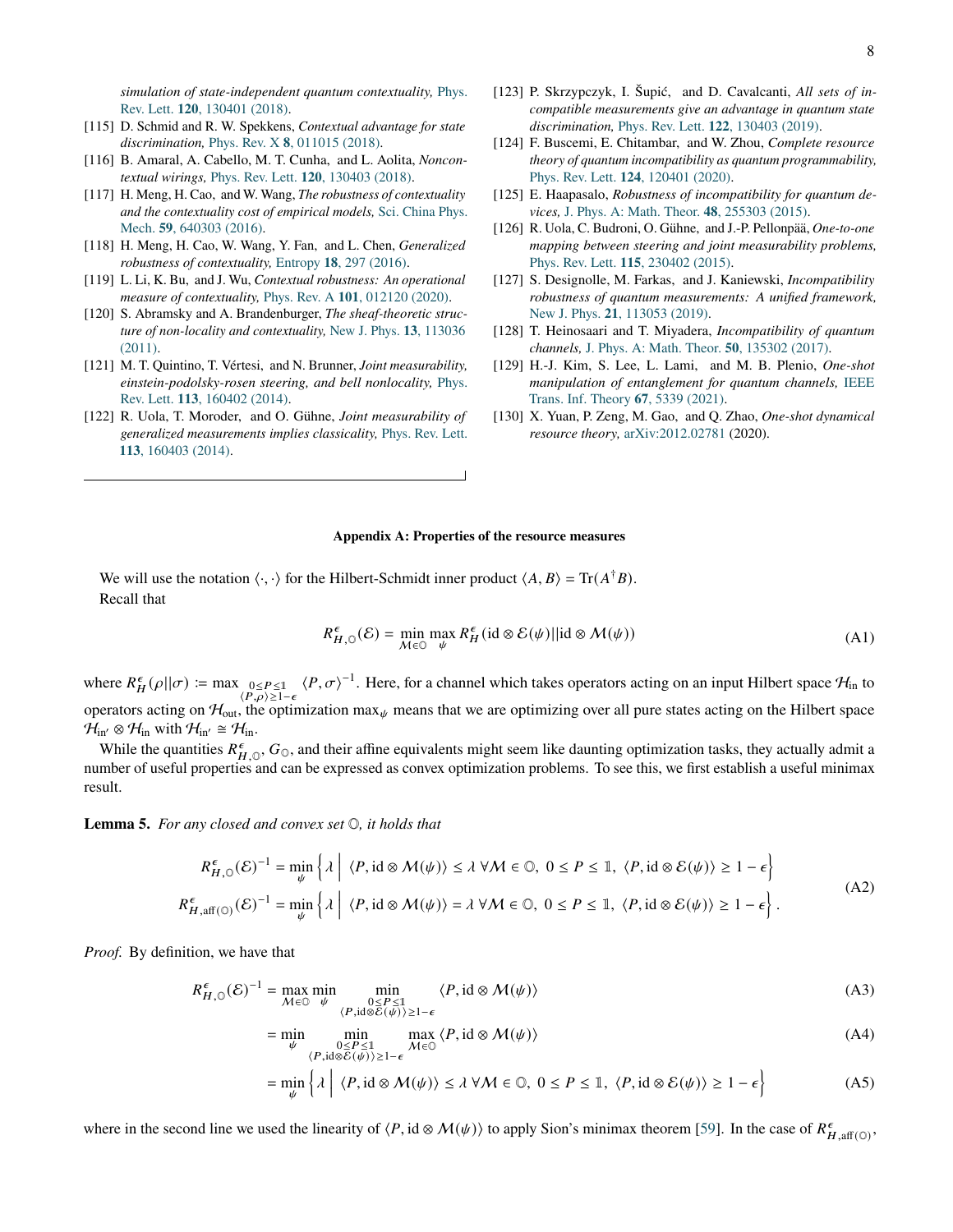the theorem applies analogously (aff $(\mathbb{O})$  is no longer compact, in general, but it still is a convex set) and so we get

$$
R_{H,\text{aff}(\mathbb{O})}^{\epsilon}(\mathcal{E})^{-1} = \min_{\psi} \min_{\substack{0 \le P \le 1 \\ \langle P, \text{id} \otimes \mathcal{E}(\psi) \rangle \ge 1-\epsilon}} \sup_{\mathcal{M} \in \text{aff}(\mathbb{O})} \langle P, \text{id} \otimes \mathcal{M}(\psi) \rangle
$$
(A6)

$$
= \min_{\psi} \left\{ \lambda \mid \langle P, \mathrm{id} \otimes \mathcal{M}(\psi) \rangle = \lambda \, \forall \mathcal{M} \in \mathbb{O}, \ 0 \le P \le \mathbb{1}, \ \langle P, \mathrm{id} \otimes \mathcal{E}(\psi) \rangle \ge 1 - \epsilon \right\} \tag{A7}
$$

The last line follows from a characterization of affine hulls found e.g. in [\[18\]](#page-4-5), and can be seen explicitly as follows. If there exist  $M_1, M_2 \in \mathbb{O}$  such that  $\langle P, id \otimes M_1(\psi) \rangle \neq \langle P, id \otimes M_2(\psi) \rangle$ , then the supremum over aff( $\mathbb{O}$ ) becomes unbounded. On the other hand, the whole quantity is upper bounded by 1 as can be checked by taking  $P = 1$ . Thus, optimal P and  $\psi$  necessarily satisfy  $\langle P, id \otimes M(\psi) \rangle = \lambda$ ,  $\forall M \in \mathbb{O}$  for some constant  $\lambda$ , also implying sup $_{M \in \text{aff}(\mathbb{O})} \langle P, id \otimes M(\psi) \rangle = \lambda$ .

Using the above, we can express the hypothesis testing measures as

$$
R_{H,0}^{\epsilon}(\mathcal{E})^{-1} = \min_{\rho} \left\{ \lambda \mid \langle Q, J_M \rangle \le \lambda \, \forall \mathcal{M} \in \mathbb{O}, \ 0 \le Q \le \rho \otimes \mathbb{1}, \ \langle Q, J_{\mathcal{E}} \rangle \ge 1 - \epsilon \right\},\
$$
\n
$$
R_{H,aff(\mathbb{O})}^{\epsilon}(\mathcal{E})^{-1} = \min_{\rho} \left\{ \lambda \mid \langle Q, J_M \rangle = \lambda \, \forall \mathcal{M} \in \mathbb{O}, \ 0 \le Q \le \rho \otimes \mathbb{1}, \ \langle Q, J_{\mathcal{E}} \rangle \ge 1 - \epsilon \right\},\
$$
\n(A8)

where the optimization is over all density matrices  $\rho$  acting on the input space  $H_{\text{in}}$  of dimension  $d_{\text{in}}$ , and  $J_{\mathcal{E}} = d_{\text{in}} (\text{id} \otimes \mathcal{E})(\psi^+),$ with  $\psi^+$  being the maximally entangled state, is the Choi operator of E. Here, we used the fact that any input  $\psi$  acting on  $\mathcal{H}_{in'} \otimes \mathcal{H}_{in}$ can be written as  $\psi = (\rho^{1/2} \otimes 1) \psi^+(\rho^{1/2} \otimes 1)$  for some density operator  $\rho$  ( $\psi$  being the canonical purification of  $\rho$ ).

In addition to the hypothesis testing measures, we will see later that the following measure characterizes the fidelity of distillation:

<span id="page-8-0"></span>
$$
G_{\mathbb{O}}(\mathcal{E};m) = \max_{\psi} \left\{ \langle \mathrm{id} \otimes \mathcal{E}(\psi), W \rangle \middle| 0 \le W \le \mathbb{1}, \langle \mathrm{id} \otimes \mathcal{M}(\psi), W \rangle \le \frac{1}{m} \ \forall \mathcal{M} \in \mathbb{O} \right\},\tag{A9}
$$

which is parameterized by  $m \in \mathbb{R}$ , and we also define  $G_{\text{aff}(\mathbb{Q})}(\mathcal{E};m)$  analogously. In a similar manner, we can also express the measures  $G_{\mathbb{O}}$  and  $G_{\text{aff}(\mathbb{O})}$  as

$$
G_{\mathbb{O}}(\mathcal{E};m) = \max_{\rho} \left\{ \langle W, J_{\mathcal{E}} \rangle \middle| 0 \le W \le \rho \otimes \mathbb{1}, \langle W, J_M \rangle \le \frac{1}{m} \ \forall \mathcal{M} \in \mathbb{O} \right\},\
$$
  

$$
G_{\text{aff}}\circ(\mathcal{E};m) = \sup_{\rho} \left\{ \langle W, J_{\mathcal{E}} \rangle \middle| 0 \le W \le \rho \otimes \mathbb{1}, \langle W, J_M \rangle = \frac{1}{m} \ \forall \mathcal{M} \in \mathbb{O} \right\}.
$$
 (A10)

To more explicitly see the computability of these problems, let us define the dual cones

$$
\mathbb{O}^* := \left\{ X \mid \langle X, J_M \rangle \ge 0 \,\forall M \in \mathbb{O} \right\}
$$
  
aff $(\mathbb{O})^* := \left\{ X \mid \langle X, J_M \rangle = 0 \,\forall M \in \mathbb{O} \right\},$  (A11)

using which we can write

$$
R_{H,0}^{\epsilon}(\mathcal{E})^{-1} = \min_{\rho} \left\{ \lambda \mid \lambda \frac{\mathbb{1}}{d_{A}} - Q \in \mathbb{O}^{*}, 0 \le Q \le \rho \otimes \mathbb{1}, \langle Q, J_{\mathcal{E}} \rangle \ge 1 - \epsilon \right\},\
$$
\n
$$
G_{\mathbb{O}}(\mathcal{E}; m) = \max_{\rho} \left\{ \langle W, J_{\mathcal{E}} \rangle \mid 0 \le W \le \rho \otimes \mathbb{1}, \frac{\mathbb{1}}{d_{A}} - mW \in \mathbb{O}^{*} \right\},\
$$
\n(A12)

and analogously for aff( $\mathbb{O}$ ). Whenever the dual cone of operators  $\mathbb{O}^*$  (respectively, aff( $\mathbb{O}^*$ ) is characterized by semidefinite constraints, the programs  $R_{H,0}^{\epsilon}$  and  $G_0$  (respectively,  $R_{H,\text{aff}(0)}^{\epsilon}$  and  $G_{\text{aff}(0)}$ ) are SDPs, allowing for an efficient evaluation in relevant cases. A similar characterization can be extended to related settings, such as when instead of optimizing over a set of channels O one optimizes over a larger set, as is the case when dealing with PPT maps [\[89,](#page-6-17) [91\]](#page-6-22).

We note also that, for  $\epsilon = 0$ , the hypothesis testing relative entropy  $R_{H,\circ}^{\epsilon}$  reduces to an optimization based on the min-relative entropy [\[74\]](#page-6-7), given by

$$
R_{\min, \mathbb{Q}}(\mathcal{E})^{-1} = \min_{\psi} \max_{\mathcal{M} \in \mathbb{Q}} \left\langle \Pi_{\text{id} \otimes \mathcal{E}(\psi)}, \text{id} \otimes \mathcal{M}(\psi) \right\rangle \tag{A13}
$$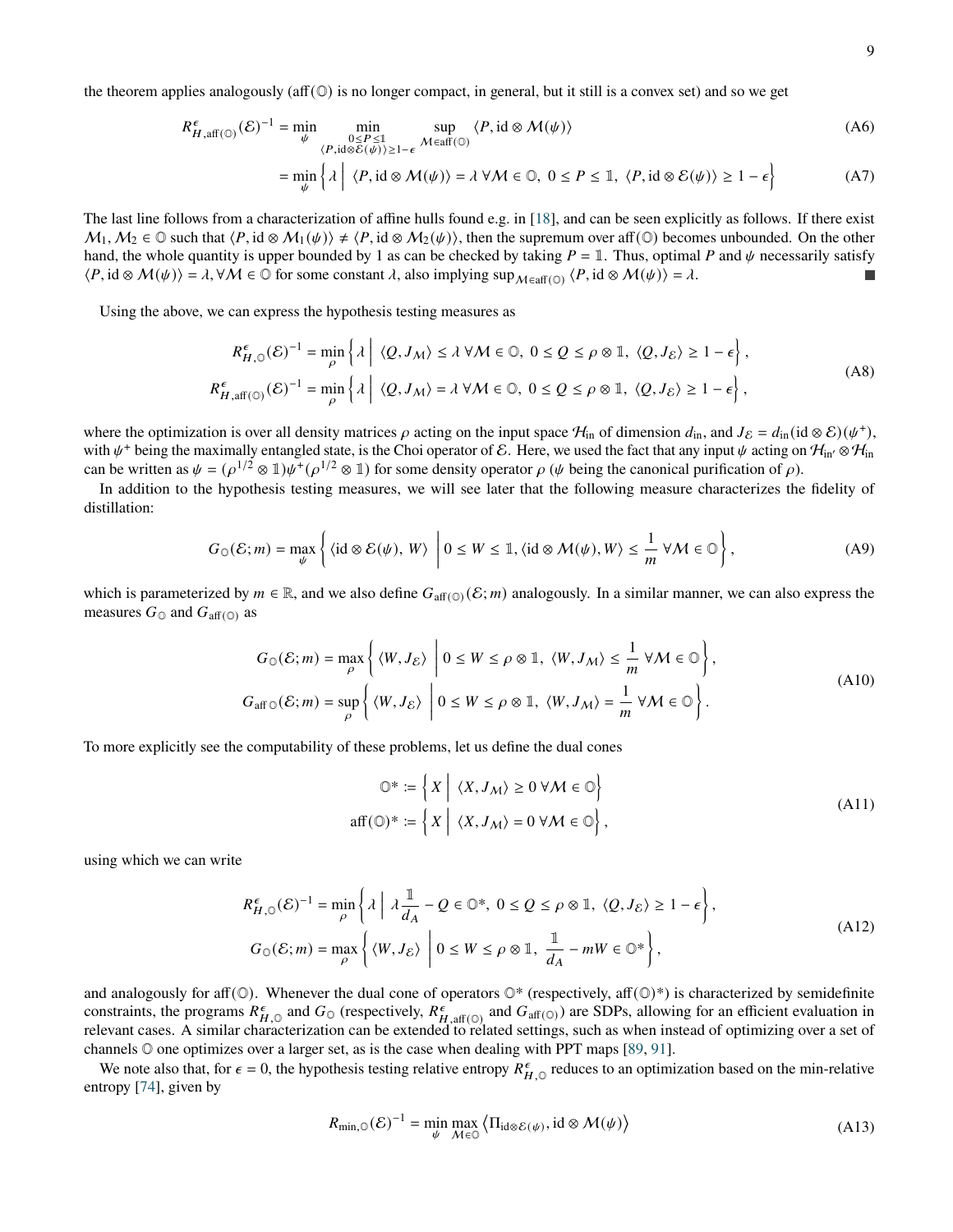where  $\Pi_{\rho}$  denotes the projection onto the support of  $\rho$ . Of interest to us will be the case when id ⊗  $\mathcal{N}(\psi)$  is a pure state for any pure input state, in which case

$$
R_{\min,\mathbb{Q}}(\mathcal{N})^{-1} = \min_{\psi} \left\{ \lambda \mid \langle id \otimes \mathcal{N}(\psi), id \otimes \mathcal{M}(\psi) \rangle \le \lambda \ \forall \mathcal{M} \in \mathbb{Q} \right\}
$$
(A14)

We analogously define the min-relative entropy with respect to aff $(\mathbb{O})$ , given by

$$
R_{\min, \text{aff}(\mathbb{O})}(N)^{-1} = \inf_{\psi} \left\{ \lambda \mid \langle id \otimes \mathcal{N}(\psi), id \otimes \mathcal{M}(\psi) \rangle = \lambda \ \forall \mathcal{M} \in \mathbb{O} \right\}
$$
(A15)

when id ⊗  $\mathcal{N}(\psi)$  is pure, where we take inf  $\emptyset = \infty$ .

# **Appendix B: Proofs of the main results**

<span id="page-9-2"></span>**Theorem 1.** Let  $\mathcal{E} \in \mathbb{O}_{all}$  and  $N \in \mathbb{O}'_{all}$ . If there exists a free superchannel  $\Theta \in \mathbb{S}$  such that  $F(\Theta(\mathcal{E}), N) \geq 1 - \epsilon$ , then *for any monotone*  $\Re_0$  *it holds that*  $\Re_0(\mathcal{E}) \geq \Re_{\mathbb{O}'}^{\epsilon}(\mathcal{N})$ *, as well as that*  $\Re_{\mathbb{O}}^{\delta}(\mathcal{E}) \geq \Re_{\mathbb{O}'}^{2(\sqrt{\delta}+\sqrt{\epsilon})}(\mathcal{N})$  *for any*  $0 \leq \delta \leq 1$  *where*  $\mathfrak{R}_{\mathbb{O}}^{\epsilon}(\mathcal{E}) \coloneqq \min \{ \mathfrak{R}_{\mathbb{O}}(\mathcal{E}') \mid F(\mathcal{E}', \mathcal{E}) \geq 1 - \epsilon, \, \mathcal{E}' \in \mathcal{O}_{\text{all}} \}.$ 

*Conversely, for any choices of*  $\epsilon, \delta \ge 0$  *such that*  $\epsilon + 2\delta < 1$ , there exists a free superchannel  $\Theta \in \mathbb{S}$  *such that*  $F(\Theta(\mathcal{E}), \mathcal{N}) \ge$  $1 - \epsilon - 2\delta$  if  $R_{H,\mathbb{Q}}^{\delta}(\mathcal{E}) \geq R_{s,\mathbb{Q}}^{\epsilon}(N)$  or if  $R_{H,\text{aff}(\mathbb{Q})}^{\delta}(\mathcal{E}) \geq R_{\text{max},\mathbb{Q}}^{\epsilon}(N)$ .

*Proof.* To show the first part, we note that the smoothed version of any monotone  $\Re$ <sub>O</sub> also serves as a monotone because for any  $\Theta \in \mathbb{S}$ , it holds that

<span id="page-9-0"></span>
$$
\mathfrak{R}_{\mathbb{O}}^{\epsilon}(\mathcal{E}) = \mathfrak{R}_{\mathbb{O}}(\mathcal{E}') \geq \mathfrak{R}_{\mathbb{O}'}(\Theta(\mathcal{E}')) \geq \mathfrak{R}_{\mathbb{O}'}^{\epsilon}(\Theta(\mathcal{E}))
$$
\n(B1)

where in the equality we defined  $\mathcal{E}' \in \mathbb{O}_{all}$  as a channel such that  $F(\mathcal{E}', \mathcal{E}) \geq 1 - \epsilon$  and  $\mathfrak{R}_{\mathbb{O}}(\mathcal{E}) = \mathfrak{R}_{\mathbb{O}}(\mathcal{E}')$ , and in the first inequality we used the monotonicity of  $\mathcal{R}_{\mathbb{O}}$ . The last inequality is obtained by noting  $F(\Theta(\mathcal{E}'), \breve{\Theta}(\mathcal{E})) \ge F(\mathcal{E}', \mathcal{E}) \ge 1 - \epsilon$  due to the data processing inequality of the fidelity under any superchannel [\[66,](#page-5-20) [67\]](#page-6-0), and by using the definition of the smooth measure.

Now, suppose  $N'$  is a channel such that  $F(N', \Theta(\mathcal{E})) \geq 1 - \delta$  and  $\Re_{\Theta'}^{\delta}(\Theta(\mathcal{E})) = \Re_{\Theta'}(\mathcal{N}')$ . Then, we use the relation between the fidelity and diamond norm distance [\[60\]](#page-5-30) to get

$$
1 - F(N, N') \le 1 - \left(1 - \frac{1}{2} \|N - N'\|_{\diamond}\right)^2 \le \|N - N'\|_{\diamond} \le \|N - \Theta(\mathcal{E})\|_{\diamond} + \|\Theta(\mathcal{E}) - N'\|_{\diamond}
$$
  
\n
$$
\le 2\left(\sqrt{1 - F(N, \Theta(\mathcal{E}))} + \sqrt{1 - F(\Theta(\mathcal{E}), N')}\right) \tag{B2}
$$
  
\n
$$
\le 2(\sqrt{\epsilon} + \sqrt{\delta}),
$$

implying that  $\Re_{\mathcal{O}'}(\mathcal{N}') \ge \Re_{\mathcal{O}'}^{2(\sqrt{\delta}+\sqrt{\epsilon})}(\mathcal{N})$ . The statement is shown by combining this with [\(B1\)](#page-9-0). When  $\delta = 0, \mathcal{N}'$  coincides with  $\Theta(\mathcal{E})$ . Using the assumption that  $1 - F(\Theta(\mathcal{E}), \mathcal{N}) \leq \epsilon$ , we get  $\Re_{\mathcal{O}'}(\mathcal{N}') \geq \Re_{\mathcal{O}'}^{\epsilon}(\mathcal{N})$ , resulting in the improved bound.

Let us now show the second part. We start with the condition using  $R_{H,0}$ . Let  $\tilde{N} \in \mathbb{O}_{all}'$  be a channel such that  $F(\tilde{N},N) \geq 1-\epsilon$ and  $R^{\epsilon}_{s,\mathbb{O}'}(N) = R_{s,\mathbb{O}'}(\tilde{N})$ . Then, there exists channel  $Q \in \mathbb{O}'$  such that  $\tilde{N} + (R^{\epsilon}_{s,\mathbb{O}'}(N) - 1)Q \in R^{\epsilon}_{s,\mathbb{O}'}(N)\mathbb{O}'$ . Let us also take  $P^*$  and  $\psi^*$  as the optimal operators achieving the optimization in the hypothesis testing entropy measure for  $\mathcal E$  as  $R_{H,0}^{\delta}(\mathcal{E}) = \min_{\mathcal{M} \in \mathcal{O}} \langle P^{\star}, id \otimes \mathcal{M}(\psi^{\star}) \rangle^{-1}$  with  $0 \leq P^{\star} \leq \mathbb{1}$  and  $\langle P^{\star}, id \otimes \mathcal{E}(\psi^{\star}) \rangle \geq 1 - \delta$  (recall Lemma [5\)](#page-7-14). Then, we define the following map:

<span id="page-9-1"></span>
$$
\Theta(\mathcal{L}) \coloneqq \left\langle P^{\star}, \mathrm{id} \otimes \mathcal{L}(\psi^{\star}) \right\rangle \tilde{N} + \left\langle \mathbb{1} - P^{\star}, \mathrm{id} \otimes \mathcal{L}(\psi^{\star}) \right\rangle Q. \tag{B3}
$$

The fact that this is a valid superchannel follows since  $\Theta$  consists of the preprocessing channel  $\omega \mapsto \omega \otimes \psi^*$ , followed by an application of id  $\otimes$  *L*, and the postprocessing channel

$$
\omega' \mapsto \left[ \tilde{\mathcal{N}} \otimes \left\langle P^{\star}, \cdot \right\rangle \right] (\omega')
$$
  
+ 
$$
\left[ Q \otimes \left\langle 1 - P^{\star}, \cdot \right\rangle \right] (\omega'), \tag{B4}
$$

where the latter can be seen to be a valid CPTP map since  $\{P^{\star}, \mathbb{1} - P^{\star}\}\$  defines a valid POVM. Now, since  $\tilde{N}, Q \in \mathbb{O}_{all}$ , it further holds that  $\Theta \in \mathbb{S}_{all}$ . One can also check that  $\Theta \in \mathbb{S}$  by noting that for any  $M \in \mathbb{O}$ , it holds that  $\langle P^{\star}, id \otimes M(\psi^{\star}) \rangle \leq R_{H,\mathbb{O}}^{\delta}(\mathcal{E})^{-1} \leq$  $R^{\epsilon}_{s,\mathbb{O}'}(\mathcal{N})^{-1} = R_{s,\mathbb{O}'}(\tilde{\mathcal{N}})^{-1}$ , ensuring  $\Theta(\mathcal{M}) \in \mathbb{O}'$ . Using the concavity of the (square root of) fidelity, we obtain

$$
\sqrt{F(\Theta(\mathcal{E}), N)} \ge \langle P^{\star}, \mathrm{id} \otimes \mathcal{E}(\psi^{\star}) \rangle \sqrt{F(\tilde{N}, N)} + \langle \mathbb{1} - P^{\star}, \mathrm{id} \otimes \mathcal{E}(\psi^{\star}) \rangle \sqrt{F(Q, N)}
$$
\n
$$
\ge (1 - \delta) \sqrt{1 - \epsilon},
$$
\n(B5)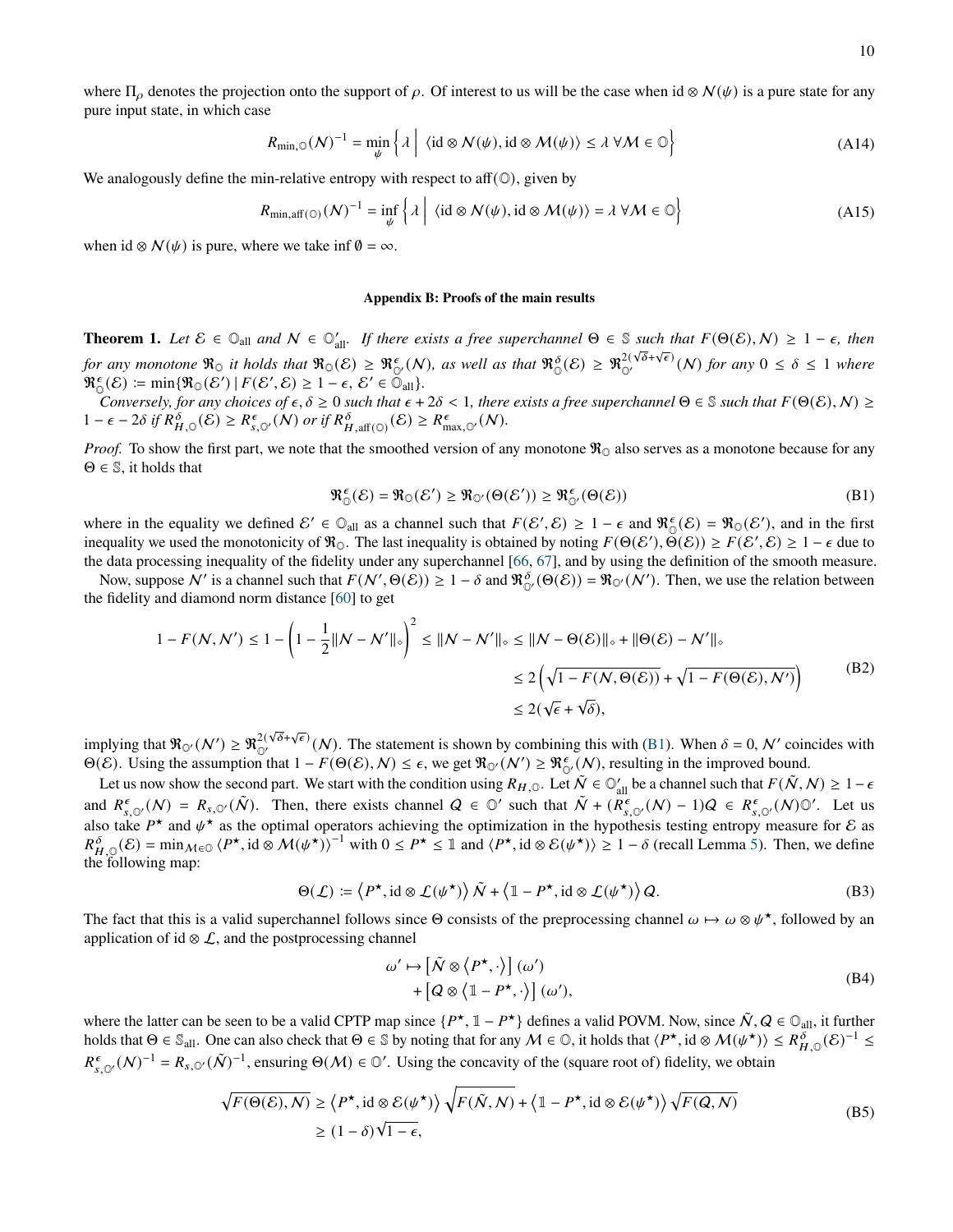which leads to  $F(\Theta(\mathcal{E}), \mathcal{N}) \ge (1 - \delta)^2 (1 - \epsilon) \ge 1 - \epsilon - 2\delta$ .

For the condition using  $R_{H, \text{aff}(\mathbb{O})}$ , recall from Lemma [5](#page-7-14) that

$$
R_{H,\text{aff}(\mathbb{O})}^{\delta}(\mathcal{E})^{-1} = \min \left\{ \lambda \mid \langle P, \text{id} \otimes \mathcal{M}(\psi) \rangle = \lambda \ \forall \mathcal{M} \in \mathbb{O}, \right\}
$$
 (B6)

<span id="page-10-0"></span>
$$
0 \le P \le \mathbb{1}, \ \langle P, \mathrm{id} \otimes \mathcal{E}(\psi) \rangle \ge 1 - \delta \Big\}. \tag{B7}
$$

Then, let  $P^*$  and  $\psi^*$  be the optimal P and  $\psi$  in the above, and  $\tilde{N} \in \mathbb{O}_{all}$  be a channel such that  $F(\tilde{N}, N) \geq 1 - \epsilon$  and  $R_{\max,\mathbb{Q}'}^{\epsilon}(N) = R_{\max,\mathbb{Q}'}(\tilde{N})$ . Since  $R_{\max,\mathbb{Q}}^{\epsilon}(N) \leq R_{H,\text{aff}(\mathbb{Q})}^{\delta}(\mathcal{E})$ , there exists a channel  $Q \in \mathbb{Q}'_{\text{all}}$  such that  $\tilde{N} + (R_{H,\text{aff}(\mathbb{Q})}^{\delta}(\mathcal{E}) - 1) Q \in$  $R_{H,\text{aff}(\mathbb{O})}^{\delta}(\mathcal{E})\tilde{\mathbb{O}}'$ , which allows us to construct the superchannel

$$
\Theta(\mathcal{L}) \coloneqq \left\langle P^{\star}, \mathrm{id} \otimes \mathcal{L}(\psi^{\star}) \right\rangle \tilde{N} + \left\langle \mathbb{1} - P^{\star}, \mathrm{id} \otimes \mathcal{L}(\psi^{\star}) \right\rangle Q. \tag{B8}
$$

Now, since  $\langle P^{\star}, id \otimes M(\psi^{\star}) \rangle = R_{H,aff(\mathbb{O})}^{\delta}(\mathcal{E})^{-1}$  for any  $M \in \mathbb{O}$  due to the conditions in [\(B7\)](#page-10-0), we have that

$$
\Theta(\mathcal{M}) = R_{H, \text{aff}(\mathbb{O})}^{\delta} (\mathcal{E})^{-1} \tilde{\mathcal{N}} + (1 - R_{H, \text{aff}(\mathbb{O})}^{\delta} (\mathcal{E})^{-1}) Q
$$
  
 
$$
\propto \tilde{\mathcal{N}} + (R_{H, \text{aff}(\mathbb{O})}^{\delta} (\mathcal{E}) - 1) Q \in \mathbb{O}'
$$
 (B9)

and so  $\Theta \in \mathbb{S}$ . Noticing that  $F(\Theta(\mathcal{E}), \mathcal{N}) \geq 1 - \epsilon - 2\delta$  analogously as in the previous case completes the proof.

**Remark.** The quantity  $R_{H,\mathbb{Q}}^{\delta}$  reduces to  $R_{\min,\mathbb{Q}}$  when  $\delta = 0$ , as we mentioned before. However, for  $R_{H,\text{aff}}^{\delta}(\mathbb{Q})$  and  $R_{\min,\text{aff}}(\mathbb{Q})$ , there is a potential gap between the two: we always have that  $R_{H,\text{aff}(\mathbb{Q})}^{\delta}(\mathcal{E}) \geq 1$  for any  $\delta$ , but the quantity  $R_{\text{min},\text{aff}(\mathbb{Q})}$  can be equal to 0 when there is no input state  $\psi$  such that that  $\langle \Pi_{id \otimes \mathcal{E}(\psi)}, id \otimes \mathcal{M}(\psi) \rangle$  is constant for all  $\mathcal{M} \in \mathbb{O}$ . Interestingly, either  $R^0_{H, \text{aff}(\mathbb{O})}$ or  $R_{\min, \text{aff}(\mathbb{O})}$  can be used in the proof in the case  $\delta = 0$  (in the sense that we can require either  $R_{H, \text{aff}(\mathbb{O})}^0(\mathcal{E}) \geq R_{\max, \mathbb{O}'}^{\epsilon}(\mathcal{N})$  or  $R_{\min,\text{aff}(\mathbb{O})}(\mathcal{E}) \geq R_{\max,\mathbb{O}'}^{\epsilon}(\mathcal{N})$ , but using the hypothesis testing relative entropy provides a potentially more robust condition.

**Theorem 3.** Let  $\mathcal{E} \in \mathbb{O}_{all}$ ,  $\mathcal{N} \in \mathbb{O}'_{all}$  and suppose id  $\otimes \mathcal{N}(\psi)$  is pure for any pure state  $\psi$ . If there exists a free superchannel  $\Theta \in \mathbb{S}$  $\mathcal{L}_{\text{sub}}^{\text{sub}}(E) = \mathcal{L}_{\text{sub}}^{\text{sub}}(E) = \mathcal{L}_{\text{sub}}^{\text{sub}}(E)$  is  $\mathcal{L}_{\text{sub}}^{\text{sub}}(E) \geq \mathcal{L}_{\text{min},\mathcal{O}'}(N)$  and  $\mathcal{R}_{H,\text{aff}(\mathcal{O})}^{\epsilon}(E) \geq \mathcal{R}_{\text{min},\text{aff}(\mathcal{O}')}(N)$ .

*Conversely, there exists a free superchannel*  $\Theta \in \mathbb{S}$  such that  $F(\Theta(\mathcal{E}), N) \geq 1 - \epsilon - \delta$  if  $R^{\epsilon}_{H, \mathbb{O}}(\mathcal{E}) \geq R^{\delta}_{s, \mathbb{O}'}(N)$  or if  $R_{H,\text{aff}(\mathbb{O})}^{\epsilon}(\mathcal{E}) \geq R_{\text{max},\mathbb{O}'}^{\delta}(\mathcal{N}).$ 

*Proof.* Let  $\tilde{N}$  be a channel such that  $\Theta(\mathcal{E}) = \tilde{N}$ . Using the data processing inequality for hypothesis testing relative entropy [\[69,](#page-6-2) [76,](#page-6-9) [96\]](#page-6-24), we get

$$
R_{H,0}^{\epsilon}(\mathcal{E}) = \min_{\mathcal{M}\in\mathbb{O}} R_H^{\epsilon}(\mathcal{E}||\mathcal{M})
$$
  
\n
$$
\geq \min_{\mathcal{M}\in\mathbb{O}} R_H^{\epsilon}(\Theta(\mathcal{E})||\Theta(\mathcal{M}))
$$
  
\n
$$
\geq \min_{\mathcal{M}'\in\mathbb{O}'} R_H^{\epsilon}(\tilde{\mathcal{N}}||\mathcal{M}')
$$
  
\n
$$
= \min_{\mathcal{M}'\in\mathbb{O}'} \max_{\psi'} R_H^{\epsilon}(\text{id}\otimes\tilde{\mathcal{N}}(\psi')||\text{id}\otimes\mathcal{M}'(\psi'))
$$
  
\n
$$
= \min_{\mathcal{M}'\in\mathbb{O}'} \max_{\psi'} \max_{\substack{0\leq P\leq 1\\ \langle P,\text{id}\otimes\tilde{\mathcal{N}}(\psi')\rangle\geq 1-\epsilon}} \langle P,\text{id}\otimes\mathcal{M}'(\psi')\rangle^{-1}.
$$
 (B10)

Using the assumption on  $N$ , for all pure states  $\psi'$  it holds that

$$
\langle \mathrm{id} \otimes \mathcal{N}(\psi'), \mathrm{id} \otimes \tilde{\mathcal{N}}(\psi') \rangle \ge \min_{\psi'} \langle \mathrm{id} \otimes \mathcal{N}(\psi'), \mathrm{id} \otimes \tilde{\mathcal{N}}(\psi') \rangle = F(\mathcal{N}, \tilde{\mathcal{N}}) \ge 1 - \epsilon
$$
 (B11)

and so we can always choose  $P = id \otimes N(\psi')$  as a feasible solution in the innermost maximization above. We thus get

$$
R_{H,\mathbb{Q}}^{\epsilon}(\mathcal{E}) \ge \min_{\mathcal{M}' \in \mathbb{Q}'} \max_{\psi'} \langle \mathrm{id} \otimes \mathcal{N}(\psi'), \mathrm{id} \otimes \mathcal{M}'(\psi') \rangle^{-1}
$$
  
=  $R_{\min,\mathbb{Q}'}(\mathcal{N}).$  (B12)

The proof for the condition using  $R_{H,\text{aff}(\mathbb{O})}$  follows in the same way since  $R_H^{\epsilon}$  satisfies the data processing inequality even when the second argument is not a CP map (this is due to the fact that any feasible solution for  $R_H^{\epsilon}(\mathcal{E}||\mathcal{M})^{-1}$  provides a feasible solution for  $R_H^{\epsilon}(\Theta(\mathcal{E})||\Theta(M))^{-1}$  regardless of what M is, and the objective function of  $R_H^{\epsilon}(\mathcal{E}||M)^{-1}$  is linear in M).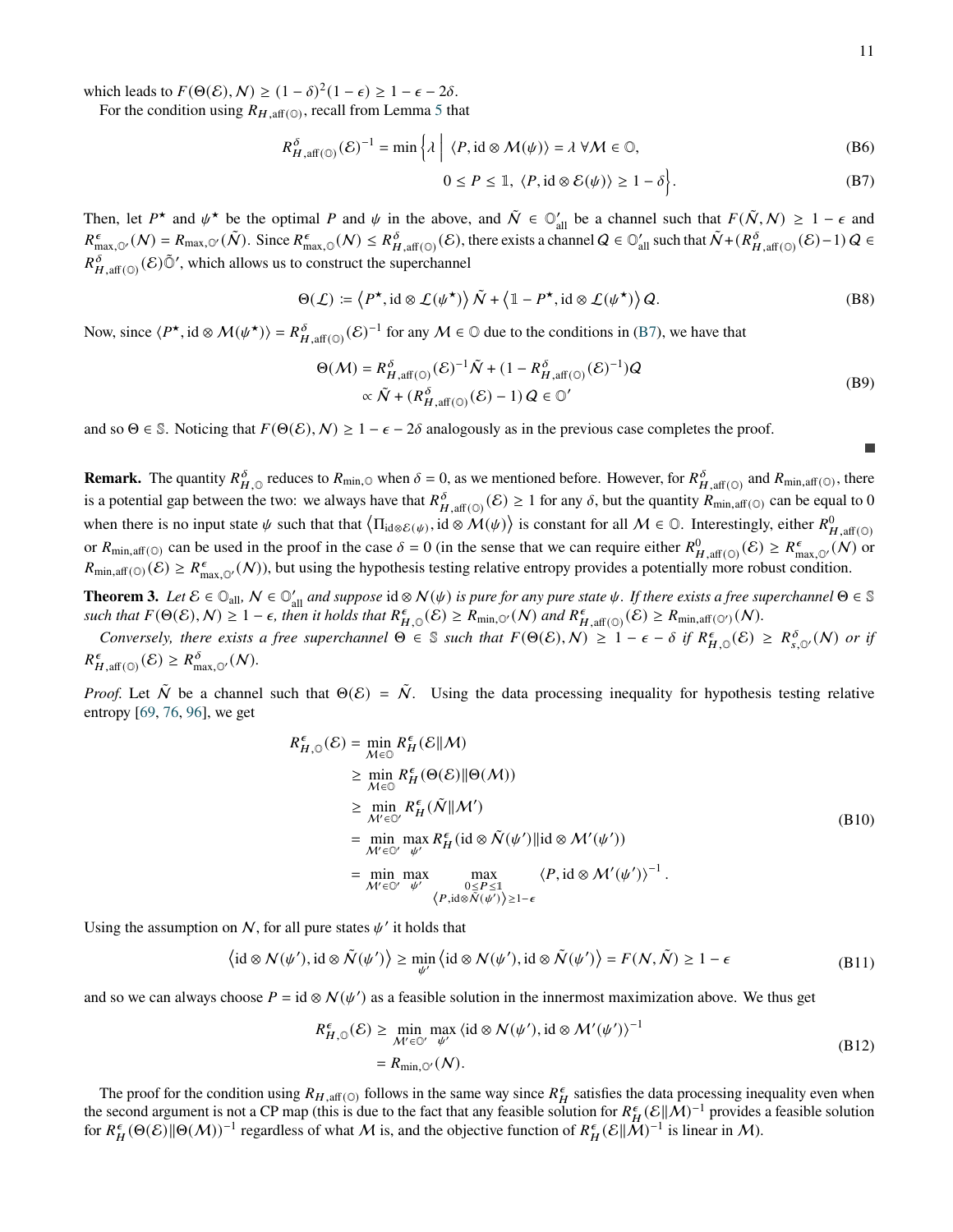$\overline{\phantom{a}}$ 

To show the second part, let  $\tilde{N} \in \mathbb{O}_{all}^{\prime}$  be the channel such that  $F(\tilde{N}, N) \geq 1 - \delta$  and  $R_{s,\mathbb{O}}^{\delta}(\mathcal{N}) = R_{s,\mathbb{O}^{\prime}}(\tilde{N})$ . Then, the construction in [\(B3\)](#page-9-1) as well as the purity of id ⊗  $\mathcal{N}(\psi)$  gives that

$$
F(\Theta(\mathcal{E}), N) = \min_{\psi} \langle id \otimes \Theta(\mathcal{E})(\psi), id \otimes N(\psi) \rangle
$$
  
\n
$$
\geq \langle P^{\star}, id \otimes \mathcal{E}(\psi^{\star}) \rangle \min_{\psi} \langle id \otimes \tilde{N}(\psi), id \otimes N(\psi) \rangle
$$
  
\n
$$
\geq (1 - \epsilon)(1 - \delta)
$$
  
\n
$$
\geq 1 - \epsilon - \delta.
$$
 (B13)

The case of  $R_{H, \text{aff}(\mathbb{Q})}$  can be shown analogously.

### **Appendix C: Remarks on distillable resource and resource cost**

In the main text, we defined the notions of one-shot distillable resource and resource cost as

$$
d_{0}^{\epsilon}(\mathcal{E}) \coloneqq \sup \left\{ \Re_{\mathbb{Q}'}(\mathcal{T}) \middle| F(\Theta(\mathcal{E}), \mathcal{T}) \ge 1 - \epsilon, \ \mathcal{T} \in \mathbb{T}, \ \Theta \in \mathbb{S} \right\}
$$
  

$$
c_{0}^{\epsilon}(\mathcal{E}) \coloneqq \inf \left\{ \Re_{\mathbb{Q}'}(\mathcal{T}) \middle| F(\mathcal{E}, \Theta(\mathcal{T})) \ge 1 - \epsilon, \ \mathcal{T} \in \mathbb{T}, \ \Theta \in \mathbb{S} \right\}
$$
 (C1)

where T is some given set of "target channels" and  $\Re_{\mathbb{O}}$  is a choice of a monotone (that we fixed as  $R_{\min,\mathbb{O}}$  for simplicity). In many practical settings, the set of targets is typically chosen simply as

$$
\mathbb{T} = \left\{ \mathcal{T}^{\otimes m} \mid m \in \mathbb{N} \right\} \tag{C2}
$$

for some fixed channel  $\mathcal T$ , such as a qubit resourceful channel. The quantities  $d_{\mathcal D}^{\epsilon}$  $\frac{\epsilon}{\sigma}$  and  $c_{\mathbb{C}}^{\epsilon}$  $\epsilon$  then reduce to asking: what is the largest number of copies of  $\tau$  that can be distilled from  $\mathcal E$ , and what is the least number of copies of  $\tau$  required to synthesize  $\mathcal E$  with free transformations? This corresponds exactly, for instance, to the familiar notion of distillable entanglement and entanglement cost known from entanglement theory.

Although we allow more general notions of target channels, it is clear that the set  $\mathbb T$  need not be a continuous set, which is precisely why we defined the notation

$$
\begin{aligned} \lfloor x \rfloor_{\mathbb{T}} &:= \sup \left\{ \Re_{\mathbb{O}'}(\mathcal{T}) \; \middle| \; \Re_{\mathbb{O}'}(\mathcal{T}) \le x \right\} \\ \lceil x \rceil_{\mathbb{T}} &:= \inf \left\{ \Re_{\mathbb{O}'}(\mathcal{T}) \; \middle| \; \Re_{\mathbb{O}'}(\mathcal{T}) \ge x \right\}. \end{aligned} \tag{C3}
$$

This allows us to express the notions of distillable resource and resource cost in a concise form, and it reduces to the usual notions of floor  $\lfloor \cdot \rfloor$  and ceiling  $\lceil \cdot \rceil$  functions when  $\Re_{\mathbb{Q}}(\mathcal{T})$  only takes values in N.

### **Appendix D: Details of the fidelity of distillation**

Here, we provide results and detailed discussions on the characterization of the maximal achievable fidelity, providing practical benchmarks on the distillation error. Recalling the definitions of  $G_0$  and  $G_{\text{aff}}(0)$  introduced in [\(A9\)](#page-8-0), we have the following result.

**Theorem 6.** For a channel  $N \in \mathbb{O}_{all}$ *, suppose that* id ⊗  $N(\psi)$  is pure for any pure state  $\psi$ . Then, for any channel  $\mathcal{E} \in \mathbb{O}_{all}$ , it *holds that*

$$
G_{\mathbb{O}}(\mathcal{E}; R_{\min,\mathbb{O}'}(\mathcal{N})) \ge \max_{\Theta \in \mathbb{S}} F(\Theta(\mathcal{E}), \mathcal{N}) \ge G_{\mathbb{O}}(\mathcal{E}; R_{s,\mathbb{O}'}(\mathcal{N}))
$$
(D1)

*and*

$$
G_{\text{aff}(\mathbb{O})}(\mathcal{E}; R_{\min, \text{aff}(\mathbb{O}')}(\mathcal{N})) \ge \max_{\Theta \in \mathbb{S}} F(\Theta(\mathcal{E}), \mathcal{N}) \ge G_{\text{aff}(\mathbb{O})}(\mathcal{E}; R_{\max, \mathbb{O}'}(\mathcal{N})).
$$
\n(D2)

*Proof.* Let us consider  $G_0$  first. Let  $\Theta \in \mathbb{S}$  be any free transformation, and  $\psi^*$  be a pure state such that  $R_{\min,0}(N)^{-1} =$ max  $_{M\in\mathbb{O}'}$  (id  $\otimes N(\psi^*)$ , id  $\otimes M(\psi^*)$ ). Since  $\Theta$  is a quantum superchannel, we can write it as  $\Theta(\cdot) = \mathcal{E}_{\text{post}} \circ id \otimes \cdot \circ \mathcal{E}_{\text{pre}}$  [\[65\]](#page-5-19) for some CPTP maps  $\mathcal{E}_{pre}, \mathcal{E}_{post}$ . Define

$$
W := [\mathrm{id} \otimes \mathcal{E}_{\text{post}}^{\dagger}] (\mathrm{id} \otimes \mathcal{N}(\psi^{\star})). \tag{D3}
$$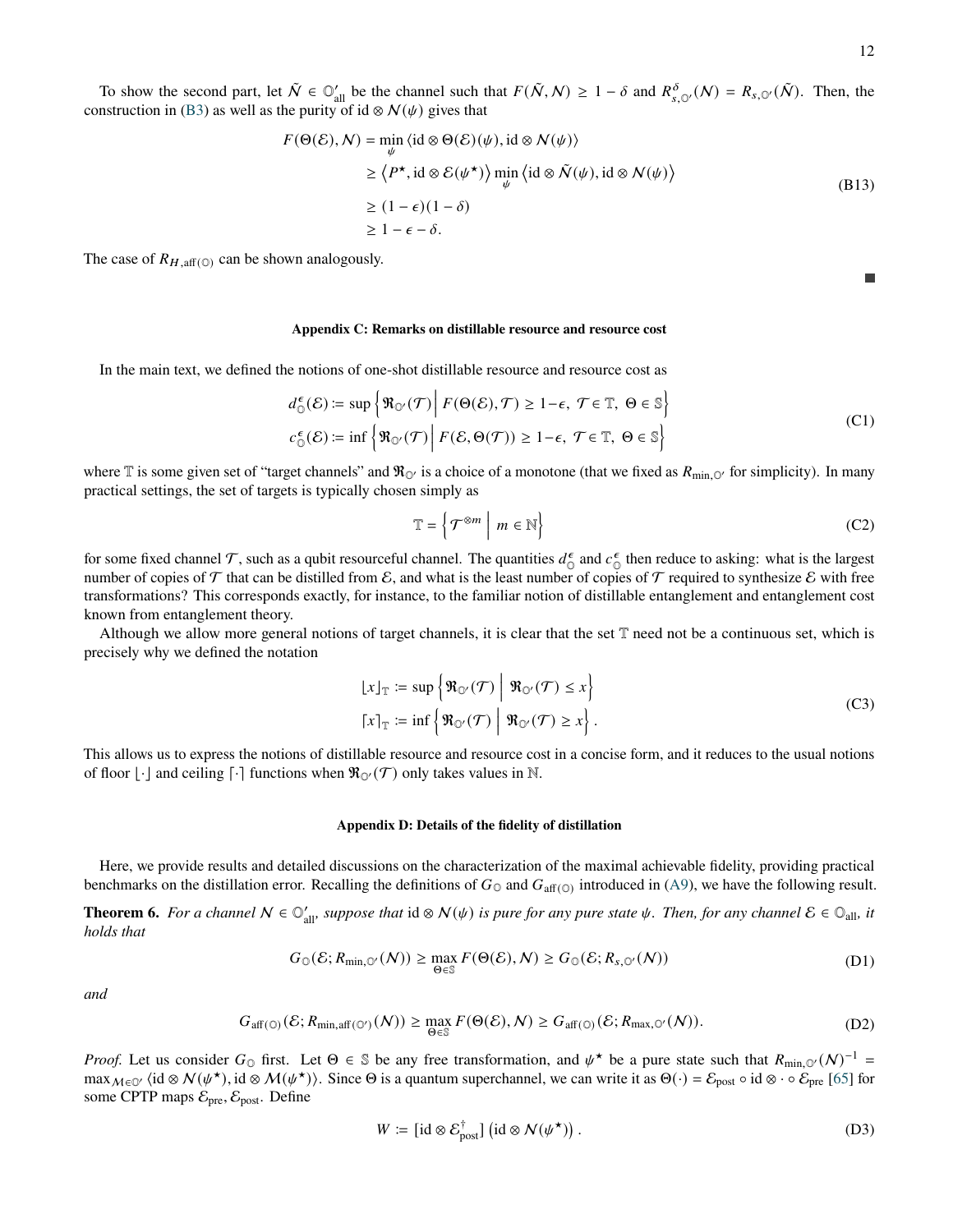The complete positivity of  $\mathcal{E}_{\text{post}}$  immediately gives that  $W \ge 0$ , and coupled with the fact that  $\mathcal{E}_{\text{post}}$  preserves trace we get for any state  $\sigma$  that

$$
\langle W, \sigma \rangle = \langle id \otimes \mathcal{N}(\psi^{\star}), id \otimes \mathcal{E}_{\text{post}}(\sigma) \rangle \le 1
$$
 (D4)

which means that  $W \leq \mathbb{1}$ . Finally, for any  $M \in \mathbb{O}$ , it holds that

$$
\langle W, \mathrm{id} \otimes M \left( \mathrm{id} \otimes \mathcal{E}_{\mathrm{pre}}(\psi^{\star}) \right) \rangle = \langle \mathrm{id} \otimes N(\psi^{\star}), \mathrm{id} \otimes \Theta[M](\psi^{\star}) \rangle
$$
  
\n
$$
\leq \max_{\mathcal{M}' \in \mathbb{O}'} \langle \mathrm{id} \otimes N(\psi^{\star}), \mathrm{id} \otimes M'(\psi^{\star}) \rangle
$$
  
\n
$$
= R_{\min, \mathbb{O}'}(N)^{-1}.
$$
 (D5)

Altogether, we have shown that W and the state id ⊗  $\mathcal{E}_{pre}(\psi^{\star})$  form a feasible solution to  $G_0(\mathcal{E}; R_{min,0}(\mathcal{N}))$ . Thus

$$
G_{\mathbb{O}}(\mathcal{E}; R_{\min, \mathbb{O}}(\mathcal{N})) \ge \langle W, \text{id} \otimes \mathcal{E} (\text{id} \otimes \mathcal{E}_{\text{pre}}(\psi^{\star})) \rangle
$$
  
=  $\langle \text{id} \otimes \mathcal{N}(\psi^{\star}), \text{id} \otimes \Theta[\mathcal{E}](\psi^{\star}) \rangle$   
 $\ge F(\Theta(\mathcal{E}), \mathcal{N}).$  (D6)

Since this holds for any  $\Theta \in \mathbb{S}$ , the upper bound follows.

For the other inequality, take any feasible W' and  $\psi'$  in the optimization problem  $G_0(\mathcal{E}; R_{s,0'}(\mathcal{N}))$ , and define the superchannel

$$
\Theta(\mathcal{L}) \coloneqq \langle W', \mathrm{id} \otimes \mathcal{L}(\psi') \rangle N + \langle \mathbb{1} - W', \mathrm{id} \otimes \mathcal{L}(\psi') \rangle Q \tag{D7}
$$

where Q is a channel such that  $N + (R_{s,0}(N) - 1)Q \in R_{s,0}(N)$   $\mathbb{O}'$ . By an argument analogous to the one in the proof of Thm. [1,](#page-1-0) we have that  $\Theta \in \mathbb{S}$  and get

$$
F(\Theta(\mathcal{E}), N) \ge \langle W', \mathrm{id} \otimes \mathcal{E}(\psi') \rangle \min_{\psi} \langle \mathrm{id} \otimes N(\psi), \mathrm{id} \otimes N(\psi) \rangle
$$
  
=  $\langle W', \mathrm{id} \otimes \mathcal{E}(\psi') \rangle$ . (D8)

Since this holds for any feasible  $W'$  and  $\psi'$ , we get the desired inequality.

The proof for  $G_{\text{aff}(\mathbb{O})}$  proceeds analogously (cf. Thm. [1\)](#page-1-0).

In the case of manipulating quantum states, Thm. [6](#page-9-2) recovers the results of Ref. [\[18\]](#page-4-5).

**Remark.** Our proofs can be straightforwardly adapted to a related notion of fidelity between channels often used in quantum communication theory, where the input state is fixed as the maximally entangled state  $\psi^+$ :

$$
\widetilde{F}(\mathcal{E}, \mathcal{F}) \coloneqq F(\mathrm{id} \otimes \mathcal{E}(\psi^+), \mathrm{id} \otimes \mathcal{F}(\psi^+)). \tag{D9}
$$

If one is interested in approximate transformations with respect to this notion of channel distance, our main results can be recovered by replacing  $R_{\text{min},\odot}$  with the quantity

$$
\widetilde{R}_{\min,\mathbb{Q}}(\mathcal{E}) \coloneqq \min_{\mathcal{M}\in\mathbb{Q}} R_{\min}(\text{id}\otimes\mathcal{E}(\psi^+)||\text{id}\otimes\mathcal{M}(\psi^+)),\tag{D10}
$$

and analogously for  $R_{min,aff(0)}$ . It is known that in settings such as quantum communication, the different notions of fidelity are asymptotically equivalent [\[61\]](#page-5-31). Interestingly, they can lead to the same quantitative statements already at the one-shot level: in the setting of no-signalling–assisted communication, we get from Thm. [6](#page-9-2) that the maximal achievable fidelity is given by  $G_{\mathbb{O}_R}(\mathcal{E})$ , and this exactly matches the fidelity computed in Ref. [\[89\]](#page-6-17) using the alternative fidelity measure  $\overline{F}$  (in fact, it is also equivalent to an analogous figure of merit in *classical* communication with non-signalling assistance [\[89\]](#page-6-17)).

# **Appendix E: Remarks on state-based resource theories**

Some resource theories are concerned with the manipulation of channels in relation to some underlying state-based resource, characterized by a convex set of free states F, and the channels O corresponds to some class of free operations for the state theory. In such cases, one can define monotones  $R_{\text{max},F}$ ,  $R_{\text{min},F}$ ,  $R_{s,F}$  etc. in full analogy with the channel cases, but without the need to optimize over input states. There is then a natural choice of reference (target) channels: the preparation channel  $\mathcal{P}_{\phi}$  with trivial input that simply prepares a chosen resourceful pure state  $\phi$ . Indeed, this is the way that entanglement [\[34,](#page-5-24) [96\]](#page-6-24), coherence [\[36\]](#page-5-27), and more general channel resources based on states [\[26\]](#page-5-3) are often approached.

Our results immediately apply to this setting. Because of the simpler structure of preparation channels, a number of simplifications will occur — for instance, the quantification of the resourcefulness of  $\mathcal{P}_{\phi}$  will reduce to monotones defined at the level of states.

п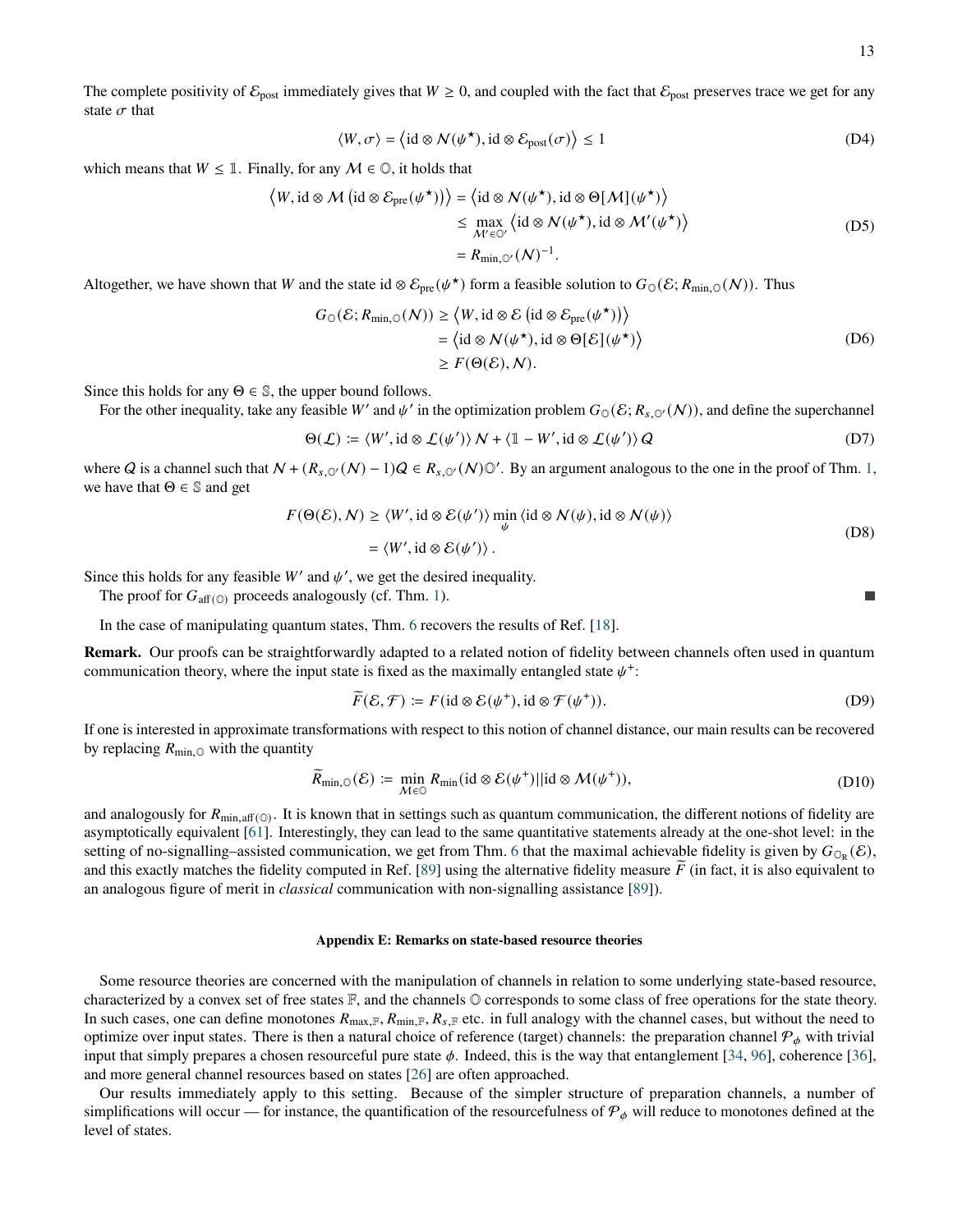**Lemma 7.** Let  $\odot$  *be any class of free operations such that*  $\mathcal{P}_{\sigma} \in \mathbb{O}$   $\forall \sigma \in \mathbb{F}$ . Then, for any preparation channel  $\mathcal{P}_{\phi}$ , it holds that

$$
R_{\max,0}(\mathcal{P}_{\phi}) = R_{\max,\mathbb{F}}(\phi)
$$
  
\n
$$
R_{s,0}(\mathcal{P}_{\phi}) = R_{s,\mathbb{F}}(\phi)
$$
  
\n
$$
R_{\min,0}(\mathcal{P}_{\phi}) = R_{\min,\mathbb{F}}(\phi).
$$
\n(E1)

The Lemma follows immediately since the trivial input space of  $P_{\phi}$  forces all channels in the optimization to also be preparation channels, which means that we are optimizing over  $\mathcal{P}_{\sigma} \in \mathbb{D}$  s.t.  $\sigma \in \mathbb{F}$ . The result can also be extended to more general replacement channels [\[22\]](#page-5-1).

As an immediate consequence, from Cors. [2](#page-2-2) and [4](#page-2-1) we obtain that the one-shot distillable resource  $d_{\Omega}^{\epsilon}$  $\int_{0}^{\epsilon}$  and one-shot resource cost of any channel can be quantified exactly, when the reference states  $\phi$  satisfy  $R_{s,F}(\phi) = R_{\min,F}(\phi)$  or  $R_{\max,F}(\phi) = R_{\min,aff(F)}(\phi)$ . Notably, in Refs. [\[16,](#page-4-7) [18\]](#page-4-5), it was shown that in every convex resource theory of quantum states there exists a set of so-called golden states  $\phi_{\text{gold}}$ , such that each  $\phi_{\text{gold}}$  in the set maximizes both  $R_{\text{max,F}}$  and  $R_{\text{min,F}}$  among all states in the given space, and crucially that  $R_{\text{max,F}}(\phi_{\text{gold}}) = R_{\text{min,F}}(\phi_{\text{gold}})$ . In many relevant resource theories, such golden states satisfy  $R_{s,F}(\phi_{\text{gold}}) = R_{\text{min,F}}(\phi_{\text{gold}})$ e.g. in bi- and multipartite entanglement  $[18, 71, 72]$  $[18, 71, 72]$  $[18, 71, 72]$  $[18, 71, 72]$  $[18, 71, 72]$ , entanglement of Schmidt number  $k$  [\[62\]](#page-5-32), multi-level coherence [62], and non-positive partial transpose — or  $R_{\text{max,F}}(\phi_{\text{gold}}) = R_{\text{min,aff}(F)}(\phi_{\text{gold}})$  — e.g. in coherence and thermodynamics, thus fulfilling the required conditions.

Two direct applications of our results are then in the theory of bipartite channel entanglement [\[34,](#page-5-24) [96\]](#page-6-24), where the aim is to distill copies of the maximally entangled state, or to simulate the action of a given channel by using maximally entangled states. Specifically, the distillable entanglement and entanglement cost can be defined as

$$
d_E^{\epsilon}(\mathcal{E}) \coloneqq \max \left\{ \log d \mid \exists \Theta \in \mathbb{S}, F(\Theta(\mathcal{E}), \phi_d^+) \ge 1 - \epsilon \right\}
$$
  

$$
c_E^{\epsilon}(\mathcal{E}) \coloneqq \min \left\{ \log d \mid \exists \Theta \in \mathbb{S}, F(\Theta(\phi_d^+), \mathcal{E}) \ge 1 - \epsilon \right\},
$$
 (E2)

where  $\phi_d^+$  is the d-dimensional maximally entangled state, and the allowed free transformations  $\mathbb S$  will depend on which class of channels we wish to preserve. When the free channels are all separable channels  $\mathbb{O}_{\text{SEP}}$ , Cors. [2](#page-2-2) and [4](#page-2-1) establish exact expressions for the distillable entanglement and entanglement cost of a channel under separability-preserving superchannels:

$$
d_E^{\epsilon}(\mathcal{E}) = \log \lfloor R_{H,\mathbb{O}_{\text{SEP}}}^{\epsilon}(\mathcal{E}) \rfloor, \qquad c_E^{\epsilon}(\mathcal{E}) = \log \lceil R_{s,\mathbb{O}_{\text{SEP}}}^{\epsilon}(\mathcal{E}) \rceil. \tag{E3}
$$

Analogously, when the free channels are all PPT channels  $\mathbb{O}_{PPT}$ , we get  $d_E^{\epsilon}(\mathcal{E}) = \log[R_{H, \mathbb{O}_{PPT}}(\mathcal{E})]$  and  $c_E^{\epsilon}(\mathcal{E}) = \log[R_{s, \mathbb{O}_{PPT}}(\mathcal{E})]$ . These results generalize our considerations in quantum communication theory to the bipartite channel setting, and can be compared with the results of Refs. [\[34,](#page-5-24) [96\]](#page-6-24) where the manipulation of channel entanglement under so-called PPT superchannels was considered. We note that the corresponding results in the special case of manipulating the entanglement of states were first reported in [\[63,](#page-5-33) [64\]](#page-5-29).

# **Appendix F: Remarks on the theory of nonlocality**

For a number of settings for quantum nonlocality, the monotones discussed in this work can be straightforwardly computed by exploiting the fact that  $\odot$  can be represented by linear or semidefinite constraints [\[54\]](#page-5-14). We use this to evaluate the measures for a class of boxes which includes the important cases of the Popescu-Rohrlich (PR) box and the Tsirelson box.

We see in Fig. [1](#page-14-0) that the generalized robustness  $R_{\text{max},\odot}$  linearly decreases from the value of  $R_{\text{max},\odot}(\mathcal{B}_{\text{PR}}) = \frac{4}{3}$ , while  $R_{s,\odot}$ exhibits similar behavior from the value of  $R_{s,0}(\mathcal{B}_{PR}) = \frac{3}{2}$ . Notice in particular that  $R_{\text{max},0}(\mathcal{B}_{PR}) = R_{\text{min},0}(\mathcal{B}_{PR})$  (analogously to the property for golden states [\[16,](#page-4-7) [18\]](#page-4-5) in state-based theories), but the full-rank noise in the form of  $\mathcal{B}_{random}$  makes the min-entropy measure  $R_{\min,0}(\mathcal{B}_p)$  equal to 1 for all other boxes in this family. This means, in fact, that the transformation  $\mathcal{B}_p^{\otimes n} \to \mathcal{B}_{PR}$  with  $p > 0$  is impossible for any *n*, since the Choi matrix  $J_{\mathcal{B}_p^{\otimes n}}$  is always full rank and hence  $R_{\min,0}(\mathcal{B}_p^{\otimes n}) = 1$ .

### **Appendix G: Remarks on robustness measures**

Due to their general formulation, robustness and other related measures have been considered in various settings such as nonlocality, contextuality, and measurement incompatibility, which impose specific structures on the resources of interest. We will show that the robustness measures defined based on the mixture of the original resources studied in previous works coincide with the channel-based robustness defined in our formalism. Here, we focus on the case of the generalized robustness of measurement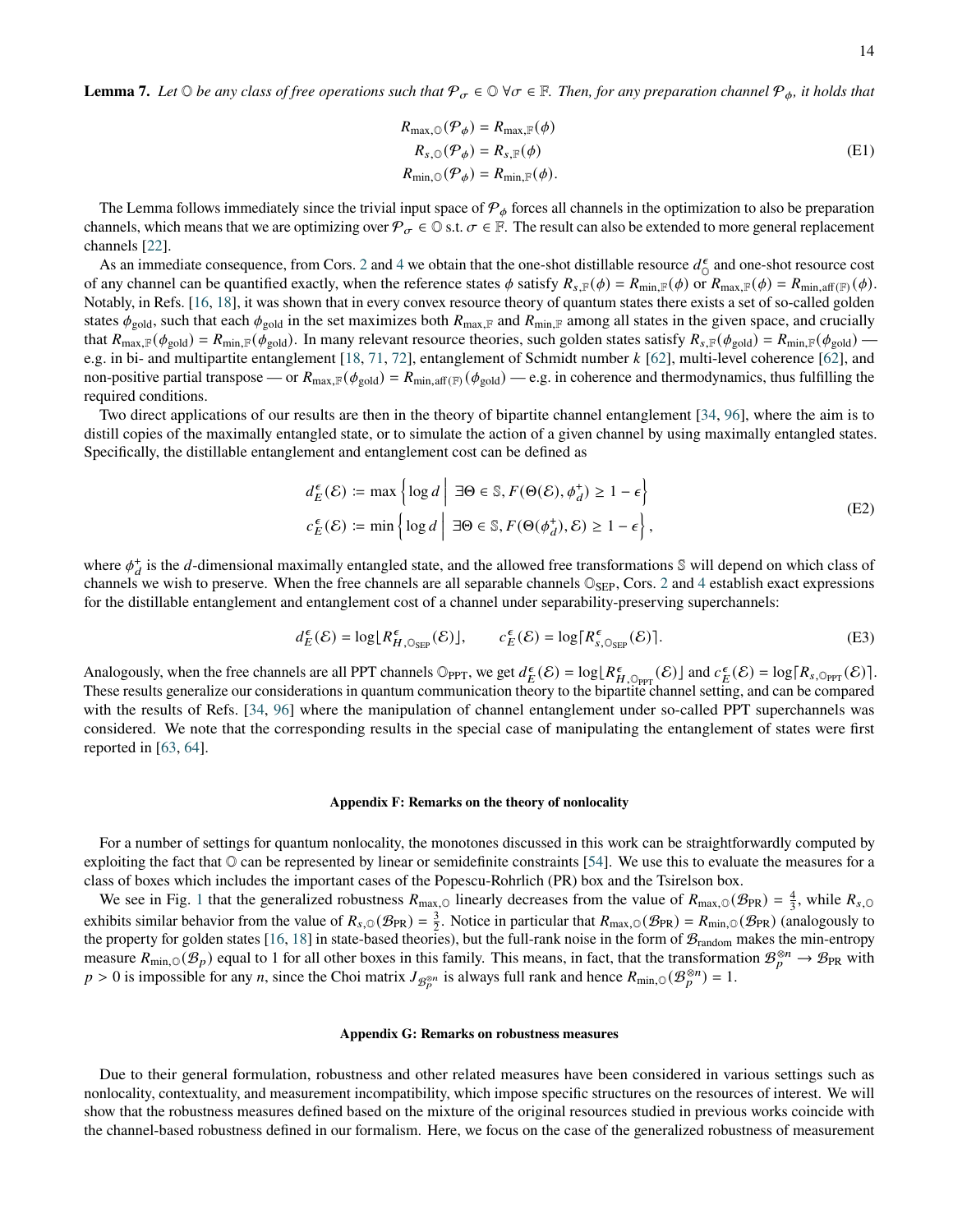<span id="page-14-0"></span>

Figure 1: Measures of nonlocality of the isotropic box  $B_p = (1-p)B_{PR} + pB_{\text{random}}$ , where  $B_{PR}$  is the PR box and  $B_{\text{random}}$ denotes white noise. The Tsirelson box is obtained for  $p = 1 - \frac{\sqrt{2}}{2} \approx 0.29$ .

incompatibility, but similar arguments can be applied to other types of resources as well as other variants of the measures such as the standard robustness and weight measure.

Let  $\mathfrak M$  be the set of all sets of POVMs, and  $\mathfrak C$  be the set of compatible POVMs. For any set of POVMs  $\{M_{a|x}\}\$ , the robustness of measurement incompatibility was originally defined as [\[125,](#page-7-9) [126\]](#page-7-15)

<span id="page-14-2"></span>
$$
R_{\mathfrak{C}}(\{M_{a|x}\}) \coloneqq \min\left\{1 + r \left| \frac{M_{a|x} + rN_{a|x}}{1 + r} = F_{a|x} \,\forall a, x, \, \{F_{a|x}\} \in \mathfrak{C}, \, \{N_{a|x}\} \in \mathfrak{M}\right.\right\}.
$$
 (G1)

On the other hand, our formalism represents the sets of POVMs in the form of bipartite channels. Namely, the theory of measurement incompatibility can be formulated by taking  $\mathbb{O}_{all}$  to be the set of channels representing the sets of POVMs as

<span id="page-14-1"></span>
$$
\mathbb{O}_{\text{all}} \coloneqq \left\{ \mathcal{E}_{\{M_{a|x}\}} \middle| \{M_{a|x}\} \in \mathfrak{M} \right\} \tag{G2}
$$

where we defined

$$
\mathcal{E}_{\{M_{a|x}\}}(\sigma \otimes \rho) \coloneqq \sum_{x,a} \langle x | \sigma | x \rangle \langle M_{a|x}, \rho \rangle |a \rangle \langle a| \tag{G3}
$$

where  $\{|x\rangle\}$  and  $\{|a\rangle\}$  are orthonormal bases representing classical variables for measurement settings and measurement outcomes respectively. Then, the set of free channels  $\mathbb{O} \subseteq \mathbb{O}_{all}$  can naturally be defined using the set of compatible POVMs  $\mathfrak{C}$  in the place of  $\mathfrak{M}$  in [\(G2\)](#page-14-1).

With this formalism, the robustness for channel  $\mathcal{E}_{\{M_{a|x}\}}$  is given by [\(1\)](#page-1-1). Below, we show the equivalence between this and the original robustness measure [\(G1\)](#page-14-2).

**Lemma 8.** *Let* Oall *be the set of bipartite channels defined in* [\(G2\)](#page-14-1) *and* O *be the set of free channels that represent the compatible POVMs. Then, it holds that*

$$
R_{\mathfrak{C}}(\{M_{a|x}\}) = R_{\mathfrak{O}}(\mathcal{E}_{\{M_{a|x}\}}). \tag{G4}
$$

*Proof.* Following the definition of  $R_{\odot}$ ,

$$
R_{\mathbb{O}}(\mathcal{E}_{\{M_{a|x}\}}) = \min\left\{1+r \mid \frac{\mathcal{E}_{\{M_{a|x}\}}+rN}{1+r} = \mathcal{F}, N \in \mathbb{O}_{\text{all}}, \mathcal{F} \in \mathbb{O}\right\}
$$
  
\n
$$
= \min\left\{1+r \mid \frac{\mathcal{E}_{\{M_{a|x}\}}+r\mathcal{E}_{\{N_{a|x}\}}}{1+r} = \mathcal{E}_{\{F_{a|x}\}}, \{N_{a|x}\} \in \mathfrak{M}, \{F_{a|x}\} \in \mathfrak{C}\right\}
$$
  
\n
$$
= \min\left\{1+r \mid \forall \sigma, \rho, \sum_{x,a} \langle x | \sigma | x \rangle \left\langle \frac{M_{a|x}+rN_{a|x}}{1+r} - F_{a|x}, \rho \right\rangle |a\rangle\langle a| = 0, \{N_{a|x}\} \in \mathfrak{M}, \{F_{a|x}\} \in \mathfrak{C}\right\}
$$
  
\n
$$
= \min\left\{1+r \mid \frac{M_{a|x}+rN_{a|x}}{1+r} = F_{a|x}\,\forall a,x, \{N_{a|x}\} \in \mathfrak{M}, \{F_{a|x}\} \in \mathfrak{C}\right\}
$$
  
\n(G5)